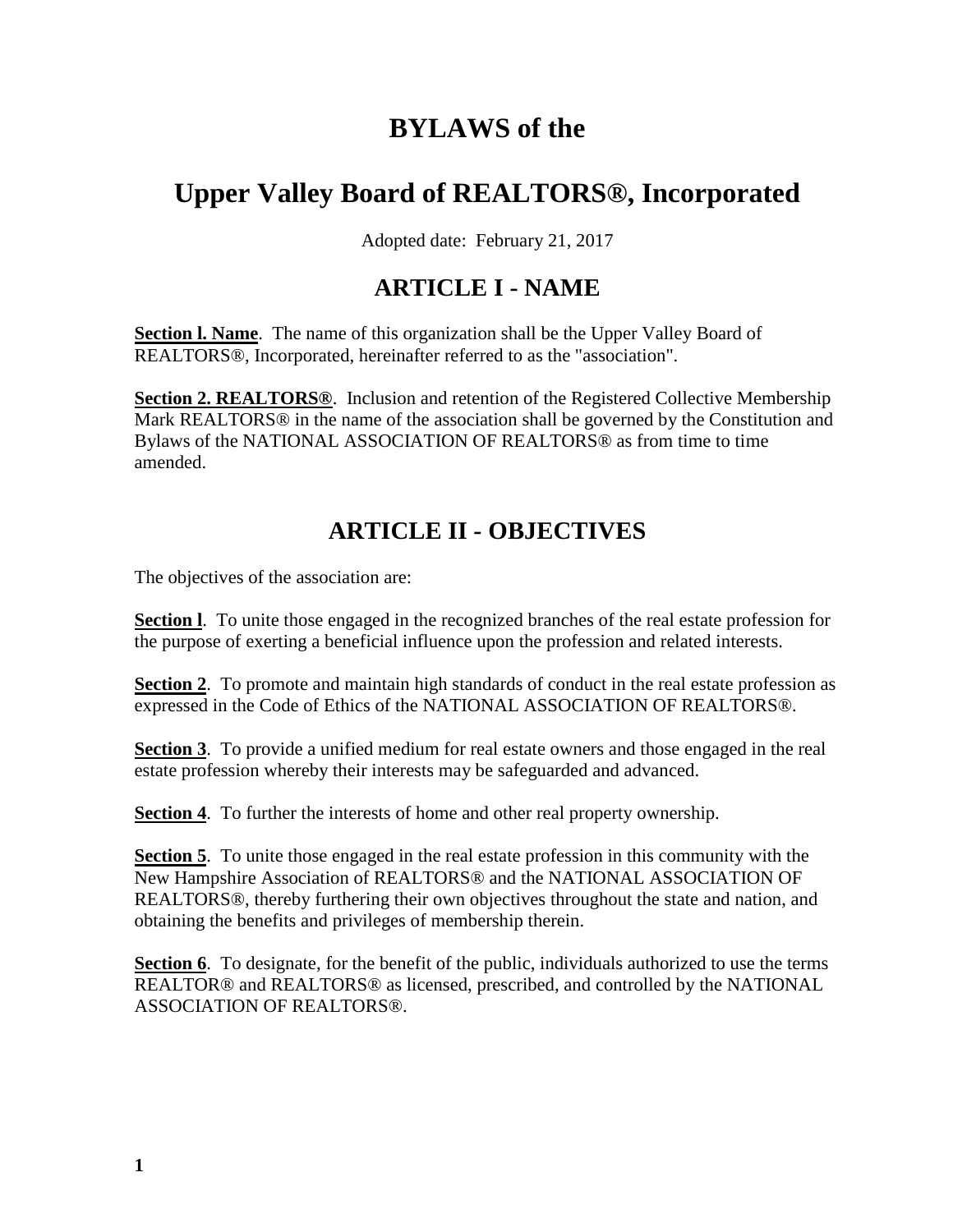### **ARTICLE III - JURISDICTION**

**Section l**. The territorial jurisdiction of the association as a Member of the NATIONAL ASSOCIATION OF REALTORS® is: Canaan, Dorchester, Enfield, Grafton, Groton, Hanover, Lebanon, Lyme, Orange, Orford, Piermont and Plainfield.

**Section 2**. Territorial jurisdiction is defined to mean:

(a) The right and duty to control the use of the terms REALTOR® and REALTORS®, subject to the conditions set forth in these Bylaws and those of the NATIONAL ASSOCIATION OF REALTORS®, in return for which the Association agrees to protect and safeguard the property rights of the National Association in the terms.

#### **ARTICLE IV – MEMBERSHIP**

**Section l**. There shall be eight classes of members as follows:

**(a) REALTOR® Members.** REALTOR® Members, whether primary or secondary shall be:

(1) Individuals who, as sole proprietors, partners, corporate officers, or branch office managers, are engaged actively in the real estate profession, including buying, selling, exchanging, renting or leasing, managing, appraising for others for compensation, counseling, building, developing or subdividing real estate, and who maintain or are associated with an established real estate office in the state of New Hampshire or a state contiguous thereto. All persons who are partners in a partnership, or all officers in a corporation who are actively engaged in the real estate profession within the state or a state contiguous thereto shall qualify for REALTOR® membership only, and each is required to hold REALTOR® Membership (except as provided in the following paragraph) in an association of REALTORS® within the state or a state contiguous thereto, unless otherwise qualified for Institute Affiliate membership, as described in Section l(b) of Article IV.

In the case of a real estate firm, partnership, or corporation, whose business activity is substantially all commercial, only those principals actively engaged in the real estate business in connection with the same office, or any other offices within the jurisdiction of the association in which one of the firm's principals holds REALTOR® membership, shall be required to hold REALTOR® membership unless otherwise qualified for Institute Affiliate membership, as described in Section 1(b) of Article IV. (Amended 1/05)

**NOTE:** REALTOR® members may obtain membership in a "secondary" association in another state.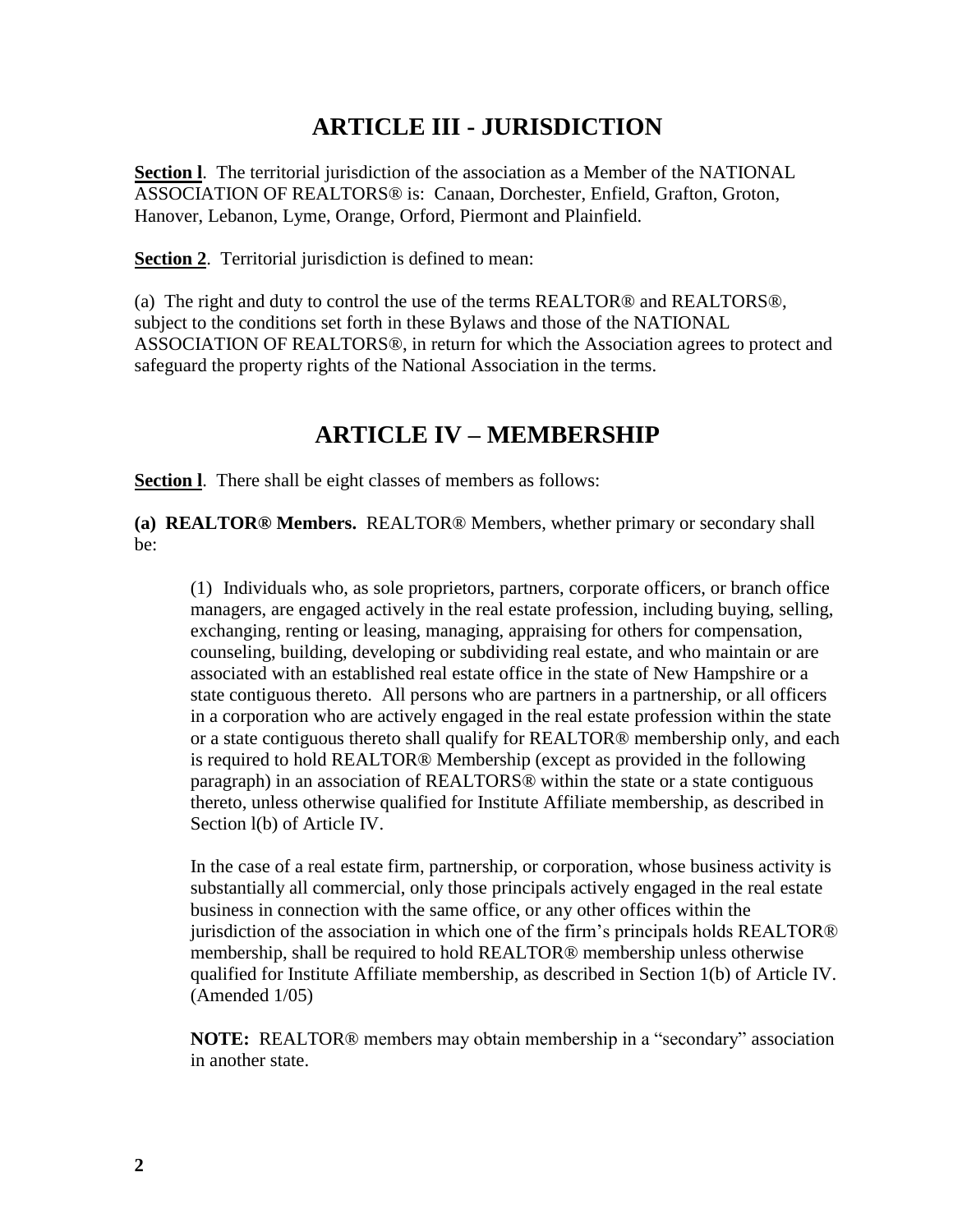(2) Individuals who are engaged in the real estate profession other than as sole proprietors, partners, corporate officers, or branch office managers and are associated with a REALTOR® member and meet the qualifications set out in Article V.

(3) Franchise REALTOR® Membership. Corporate officers (who may be licensed or unlicensed) of a real estate brokerage franchise organization with at least one hundred fifty (150) franchisees located within the United States, its insular possessions and the commonwealth of Puerto Rico, elected to membership pursuant to the provisions in the NAR Constitution and Bylaws. Such individuals shall enjoy all of the rights, privileges and obligations of REALTOR® membership (including compliance with the Code of Ethics) except: obligations related to association-mandated education, meeting attendance, or indoctrination classes or other similar requirements; the right to use the term REALTOR® in connection with their franchise organization's name; and the right to hold elective office in the local association, state association and National Association. (Adopted 1/96)

(4) Primary and Secondary REALTOR® Members. An individual is a primary member if the association pays state and National dues based on such member. An individual is a secondary member if state and National dues are remitted through another association. One of the principals in a real estate firm must be a designated REALTOR® member of the association in order for licensees affiliated with the firm to select the association as their "primary" association.

(5) Designated REALTOR® Members. Each firm (or office in the case of firms with multiple office locations) shall designate in writing one REALTOR® member who shall be responsible for all duties and obligations of membership, including the obligation to arbitrate (or to mediate if required by the association) pursuant to Article 17 of the Code of Ethics and the payment of association dues as established in Article X of the Bylaws. The "Designated REALTOR®" must be a sole proprietor, partner, corporate officer, or branch office manager acting on behalf of the firm's principal(s), and must meet all other qualifications for REALTOR® membership established in Article V, Section 2 of the Bylaws. (Amended 11/11)

**(b) Institute Affiliate Members.** Institute Affiliate members shall be individuals who hold a professional designation awarded by an Institute, Society, or Council affiliated with the NATIONAL ASSOCIATION OF REALTORS® that addresses a specialty area other than residential brokerage or individuals who otherwise hold a class of membership in such Institute, Society or Council that confers the right to hold office. Any such individual, if otherwise eligible, may elect to hold REALTOR® or REALTOR-ASSOCIATE® membership, subject to payment of applicable dues for such membership. (Amended 1/02)

**(c) Affiliate Members.** Affiliate members shall be real estate owners and other individuals or firms who, while not engaged in the real estate profession as defined in paragraphs (a) or (b) of this section, have interests requiring information concerning real estate and are in sympathy with the objectives of the association. Affiliate membership shall also be granted to individuals licensed or certified to engage in real estate practice who, if otherwise eligible, do not elect to hold REALTOR® membership in the association, provided the applicant is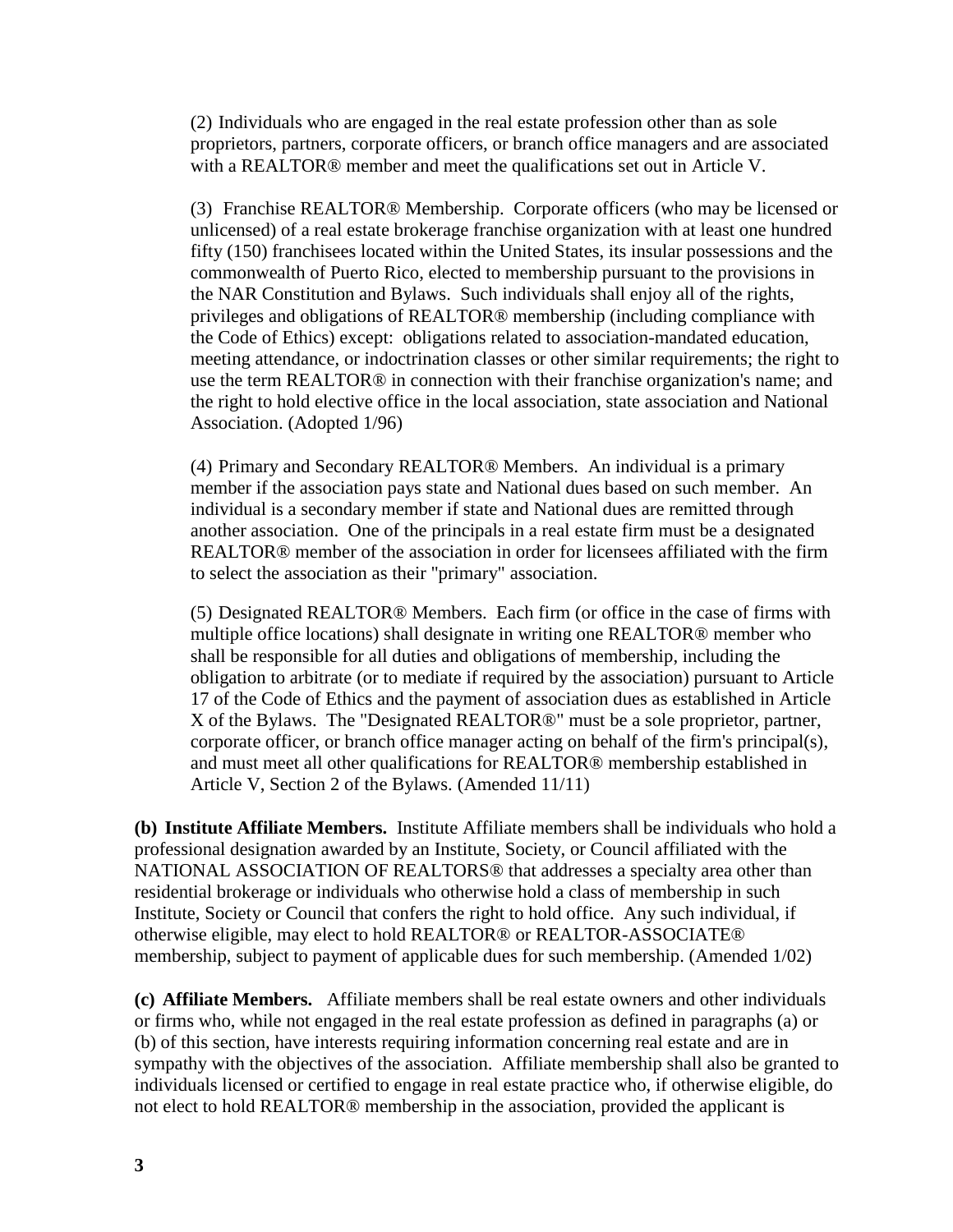engaged exclusively in a specialty of the real estate business other than brokerage of real property.

**(d) Public Service Members.** Public Service members shall be individuals who are interested in the real estate profession as employees of or affiliated with educational, public utility, governmental, or other similar organizations, but are not engaged in the real estate profession on their own account or in association with an established real estate business.

**(e) Honorary Members.** Honorary members shall be individuals not engaged in the real estate profession who have performed notable service for the real estate profession, for the association, or for the public.

**(f) Student Members.** Student members shall be individuals who are seeking an undergraduate or graduate degree with a specialization or major in real estate at institutions of higher learning, and who have completed at least two years of college and at least one college-level course in real estate, but are not engaged in the real estate profession on their own account or not associated with an established real estate office.

**(g) Membership-at-Large.** The President of the New Hampshire Association of REALTORS® shall be a member-at-large in good standing, for the purpose of representing the association as a voting delegate at the NATIONAL ASSOCIATION OF REALTORS® delegate meetings. All local association dues, if the President is not a member of this association, shall be waived.

**(h) Life Members.** Life members shall be members meeting all the criteria for Life Membership as approved by the Board of Directors.

# **ARTICLE V - QUALIFICATION and ELECTION**

#### **Section l. Application**.

(a) An application for membership shall be made in such manner and form as may be prescribed by the Board of Directors and made available to anyone requesting it. The application form shall contain among the statements to be signed by the applicant (l) that applicant agrees as a condition to membership to thoroughly familiarize himself/herself with the Code of Ethics of the NATIONAL ASSOCIATION OF REALTORS®, the Constitutions, Bylaws, and Rules and Regulations of the association, the State and National Associations, and if elected a member, will abide by the Constitutions and Bylaws and Rules and Regulations of the association, State and National Associations, and if a REALTOR® member, will abide by the Code of Ethics of the NATIONAL ASSOCIATION OF REALTORS®, including the obligation to arbitrate (or to mediate if required by the association) controversies arising out of real estate transactions as specified by Article l7 of the Code of Ethics, and as further specified in the Code of Ethics and Arbitration Manual of the NATIONAL ASSOCIATION OF REALTORS®, as from time to time amended, and (2) that applicant consents that the association, through its membership committee or otherwise,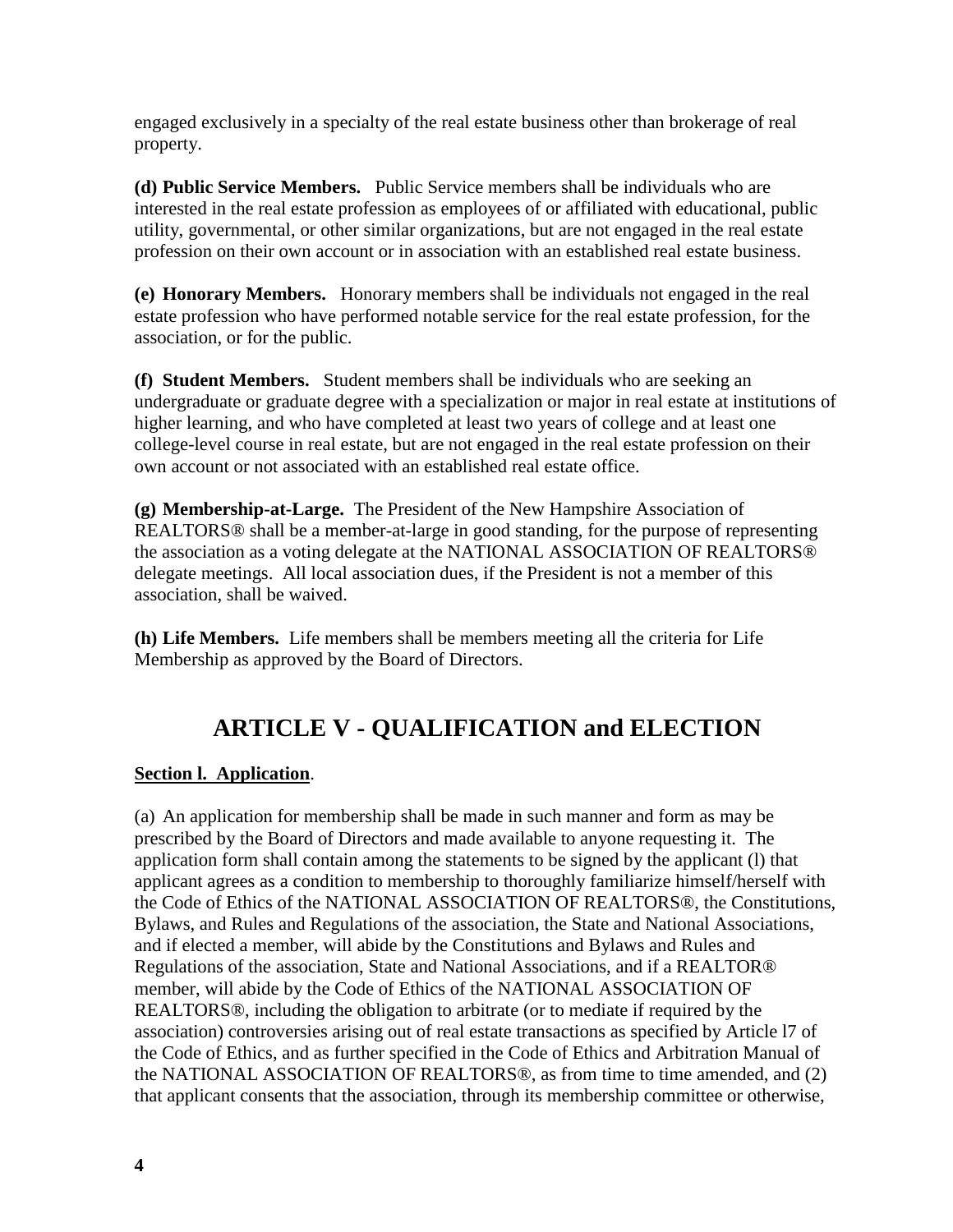may invite and receive information and comment about applicant from any member or other persons, and that applicant agrees that any information and comment furnished to the association by any person in response to the invitation shall be conclusively deemed to be privileged and not form the basis of any action for slander, libel, or defamation of character. The applicant shall, with the form of application, have access to a copy of the Bylaws, Constitution, Rules and Regulations, and Code of Ethics referred to above. (Amended 11/11)

#### **Section 2. Qualification**.

(a) An applicant for REALTOR® membership who is a sole proprietor, partner, corporate officer, or branch office manager of a real estate firm shall supply evidence satisfactory to the association, through its membership committee or otherwise, that he/she is actively engaged in the real estate profession, and maintains a current, valid real estate broker's or salesperson's license or is licensed or certified by an appropriate state regulatory agency to engage in the appraisal of real property, has a place of business within the state or a state contiguous thereto (unless a secondary member), has no record of recent or pending bankruptcy\*, has no record of official sanctions involving unprofessional conduct\*\*, agrees to complete a course of instruction covering the Bylaws and rules and regulations of the association, the Bylaws of the State Association, and the Constitution and Bylaws and Code of Ethics of the NATIONAL ASSOCIATION OF REALTORS®, and shall pass such reasonable and nondiscriminatory written examination thereon, as may be required by the committee, and shall agree that if elected to membership, he/she will abide by such Constitution, Bylaws, rules and regulations, and Code of Ethics. (Amended 1/05)

(\*) No recent or pending bankruptcy is intended to mean that the applicant or any real estate firm in which the applicant is a sole proprietor, general partner, corporate officer, or branch office manager, is not involved in any pending bankruptcy or insolvency proceedings or, has not been adjudged bankrupt in the past three (3) years. If a bankruptcy proceeding as described above exists, membership may not be rejected unless the association establishes that its interests and those of its members and the public could not be adequately protected by requiring that the bankrupt applicant pay cash in advance for association and MLS fees for up to one (1) year from the date that membership is approved or from the date that the applicant is discharged from bankruptcy (whichever is later). In the event that an existing member initiates bankruptcy proceedings, the member may be placed on a "cash basis" from the date that bankruptcy is initiated until one (1) year from the date that the member has been discharged from bankruptcy.

(\*\*) No record of official sanctions involving unprofessional conduct is intended to mean that the association may only consider:

A. judgments against the applicant within the past three (3) years of violations of (1) civil rights laws, (2) real estate license laws, and (3) or other laws prohibiting unprofessional conduct against the applicant rendered by the courts or other lawful authorities.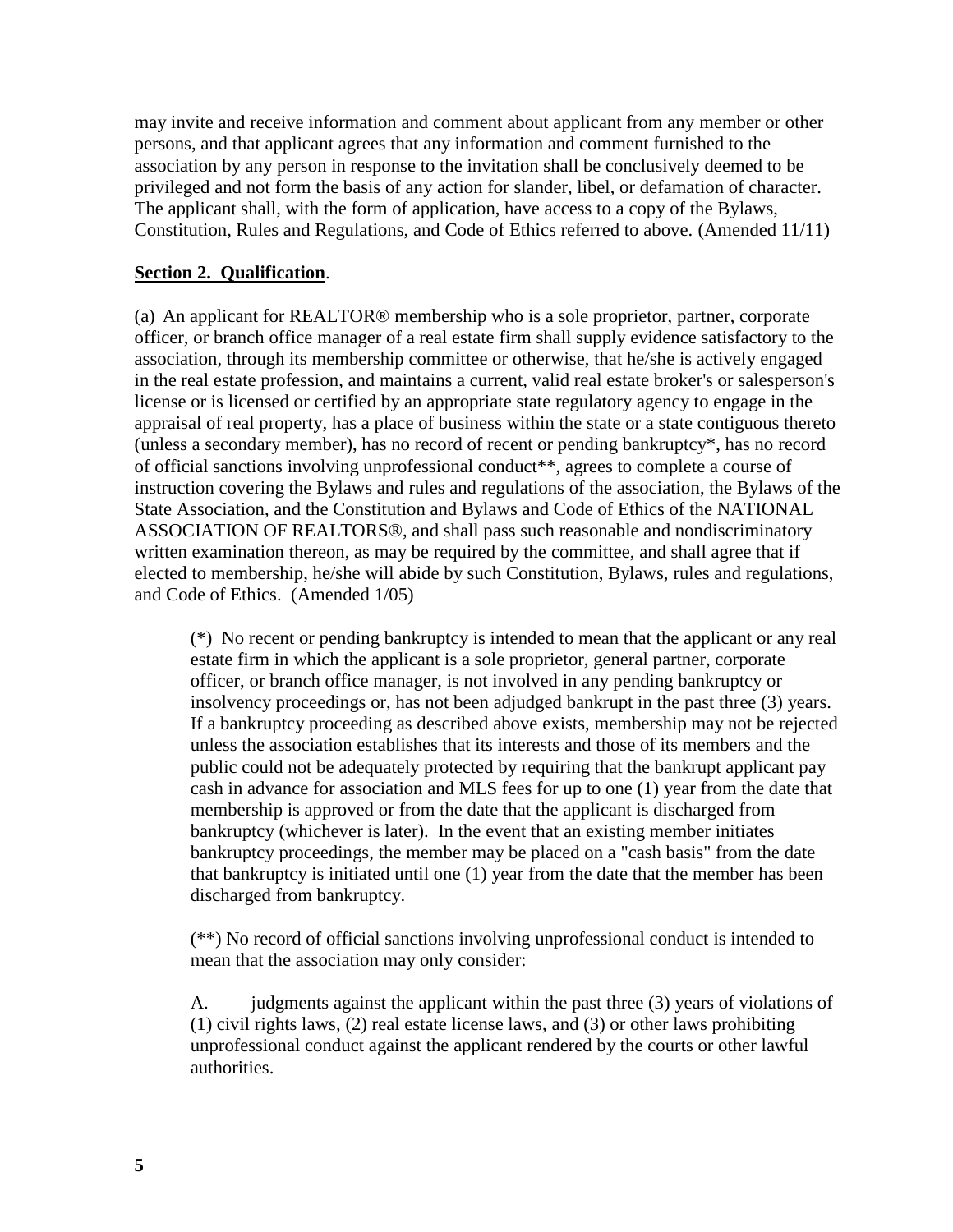B. criminal convictions if (1) the crime was punishable by death or imprisonment in excess of one year under the law under which the applicant was convicted, and (2) no more than ten (10) years have elapsed since the date of the conviction or the release of the applicant from the confinement imposed for that conviction, whichever is the later date. (Amended 5/07)

**NOTE 1**: One or more of the requirements for REALTOR® Membership set forth above in Article V, Section 2(a) may be deleted at the association's discretion. However, associations may NOT adopt membership qualifications more rigorous than specified in the Membership Qualification Criteria for REALTOR® Membership, approved by the Board of Directors of the National Association.

**NOTE 2**: Article IV, Section 2, of the NAR Bylaws prohibits Member Boards from knowingly granting REALTOR® or REALTOR-ASSOCIATE® membership to any applicant who has an unfulfilled sanction pending which was imposed by another association of REALTORS® for violation of the Code of Ethics. (Adopted 1/01)

(b) Individuals who are actively engaged in the real estate profession other than as sole proprietors, partners, corporate officers, or branch office managers, in order to qualify for REALTOR® Membership, shall at the time of application be associated either as an employee or as an independent contractor with a designated REALTOR® member of the association or a designated REALTOR® member of another association (if a secondary member) and must maintain a current, valid real estate broker's or salesperson's license or be licensed or certified by an appropriate state regulatory agency to engage in the appraisal of real property, has no record of official sanctions involving unprofessional conduct\*, shall complete a course of instruction covering the Bylaws and rules and regulations of the association, the Bylaws of the State Association, and the Constitution and Bylaws and Code of Ethics of the NATIONAL ASSOCIATION OF REALTORS®, and shall pass such reasonable and nondiscriminatory written examinations thereon as may be required by the membership committee, and shall agree in writing that if elected to membership he/she will abide by such Constitution, Bylaws, rules and regulations, and the Code of Ethics. (Amended 5/07)

(\*) No record of official sanctions involving unprofessional conduct is intended to mean that the association may only consider:

A. judgments against the applicant within the past three (3) years of violations of (1) civil rights laws, (2) real estate license laws, and (3) or other laws prohibiting unprofessional conduct against the applicant rendered by the courts or other lawful authorities

B. criminal convictions if (1) the crime was punishable by death or imprisonment in excess of one year under the law under which the applicant was convicted, and (2) no more than ten years have elapsed since the date of the conviction or the release of the applicant from the confinement imposed for that conviction, whichever is the later date (Adopted 5/07)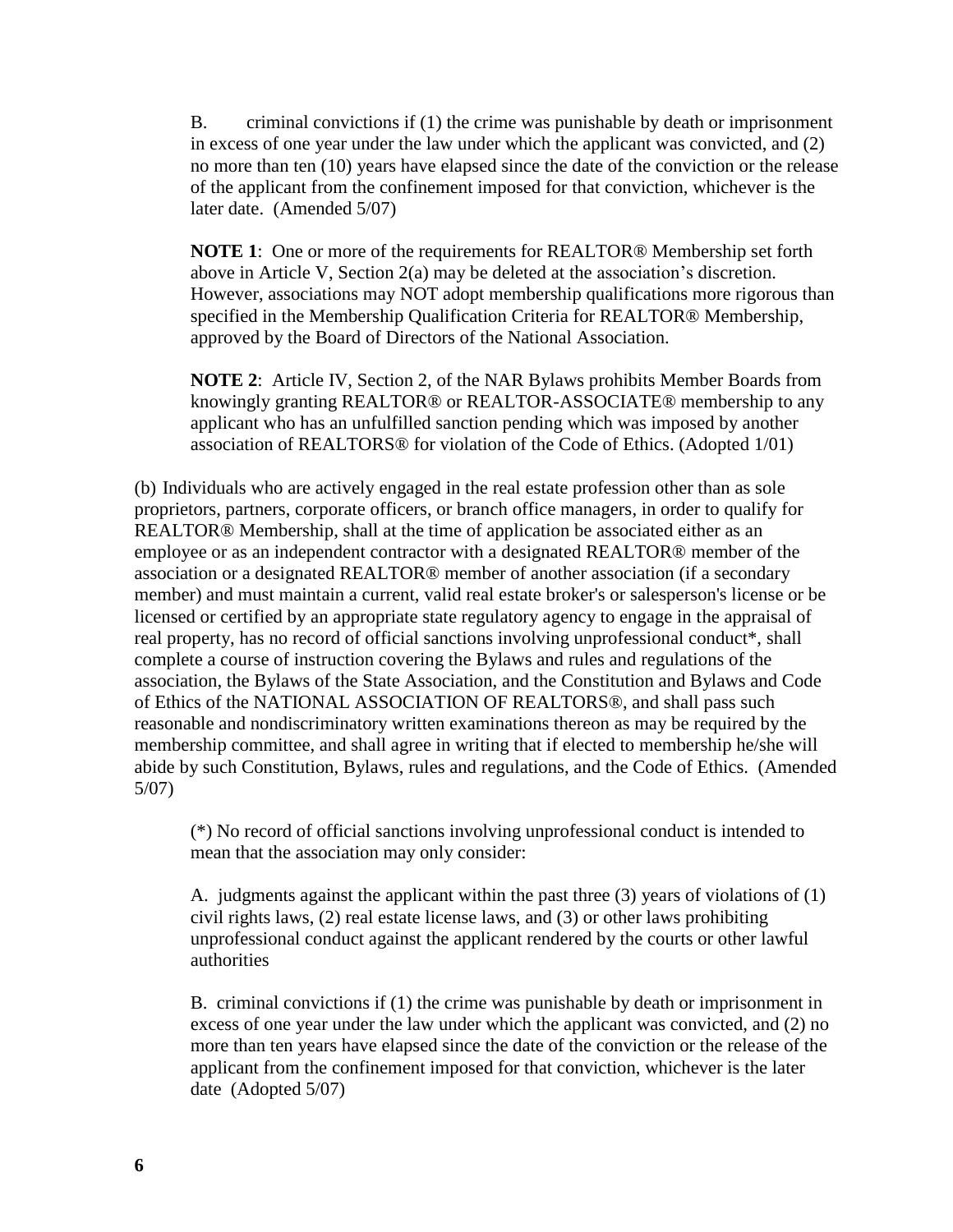(c) The association will also consider the following in determining an applicant's qualifications for REALTOR® membership:

1. All final findings of Code of Ethics violations and violations of other membership duties in any other association within the past three (3) years

2. Pending ethics complaints (or hearings)

- 3. Unsatisfied discipline pending
- 4. Pending arbitration requests (or hearings)

5. Unpaid arbitration awards or unpaid financial obligations to any other association or REALTOR® association MLS

6. Any misuse of the term REALTOR® or REALTORS® in the name of the applicant's firm.

"Provisional" membership may be granted in instances where ethics complaints or arbitration requests (or hearings) are pending in other associations or where the applicant for membership has unsatisfied discipline pending in another association (except for violations of the Code of Ethics; See Article V, Section 2(a), NOTE 2), provided all other qualifications for membership have been satisfied. Associations may reconsider the membership status of such individuals when all pending ethics and arbitration matters (and related discipline) have been resolved or if such matters are not resolved within six (6) months from the date that provisional membership is approved. Provisional members shall be considered REALTORS® and shall be subject to all of the same privileges and obligations of REALTOR® membership. If a member resigns from another association with an ethics complaint or arbitration request pending, the association may condition membership on the applicant's certification that he/she will submit to the pending ethics or arbitration proceeding (in accordance with the established procedures of the association to which the applicant has made application) and will abide by the decision of the hearing panel. (Amended 11/09)

#### **Section 2-1. Duties of Applicants for REALTOR® Membership**.

(a) After making application for REALTOR® membership an applicant has a duty to attend all scheduled indoctrination courses of instruction authorized by the association, covering the Bylaws and rules and regulations of the association, the Bylaws of the State Association, and the Constitution and Bylaws and Code of Ethics of the National Association of REALTORS®.

#### **Section 3. Election**.

The procedure for election to membership shall be as follows:

(a) *The chief staff executive (or duly authorized designee) shall determine whether the applicant is applying for the appropriate class of membership.* Applicants for REALTOR® membership shall be granted provisional membership immediately upon submission of a completed application form and remittance of applicable association dues and any application fee. Provisional members shall be considered REALTORS® and shall be subject to all of the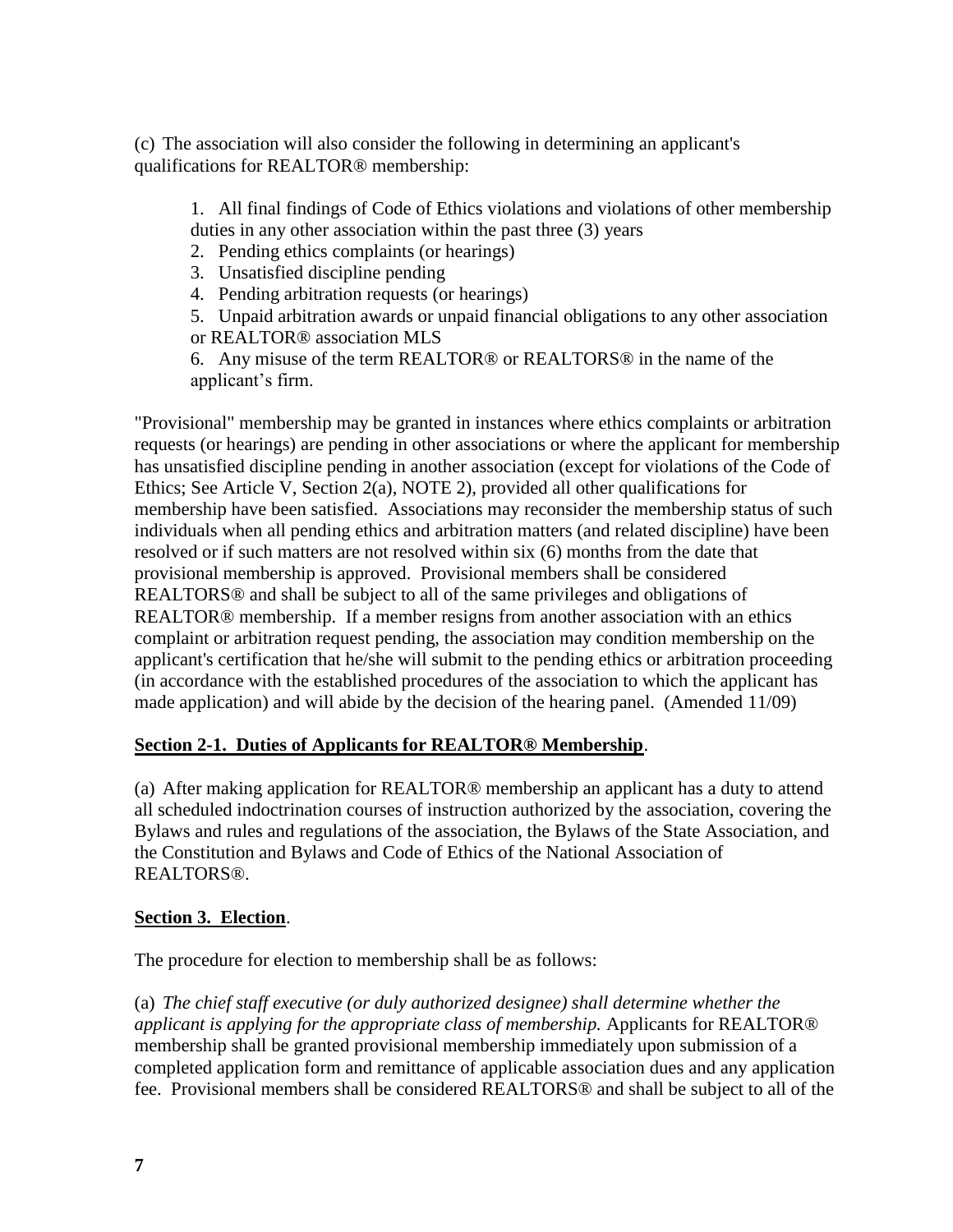same privileges and obligations of membership. Provisional membership is granted subject to subsequent review of the application by the board of directors. If the board of directors determines that the individual does not meet all of the qualifications for membership as established in the association's Bylaws, or, if the individual does not satisfy all of the requirements of membership (for example, completion of a mandatory orientation program) *within 180 days from the association's receipt of their application, membership may, at the discretion of the board of directors, be terminated. (amended 03/17)*

(b) Dues shall be computed from the date of application and shall be non-refundable unless the association's board of directors terminates the individual's membership in accordance with Subsection (a) above. In such instances, dues shall be returned to the individual less a prorated amount to cover the number of days that the individual received association services and any application fee.

(c) The board of directors may not terminate any provisional membership without providing the provisional member with advance notice, an opportunity to appear before the board of directors, to call witnesses on his/her behalf, to be represented by counsel, and to make such statements as he/she deems relevant. The board of directors may also have counsel present. The board of directors shall require that written minutes be made of any hearing before it or may electronically or mechanically record the proceedings.

(d) If the board of directors determines that provisional membership should be terminated, it shall record its reasons with the chief staff executive. If the board of directors believes that termination of provisional membership may become the basis of litigation and a claim of damage by a provisional member, it may specify that termination shall become effective upon entry in a suit by the association for a declaratory judgment by a court of competent jurisdiction of a final judgment declaring that the termination violates no rights of the individual. (Adopted 1/98, Amended 1/05)

#### **Section 4. New Member Code of Ethics Orientation.**

Applicants for REALTOR® membership and provisional REALTOR® members (where applicable) shall complete an orientation program on the Code of Ethics of not less than two (2) hours and thirty (30) minutes of instructional time. This requirement does not apply to applicants for REALTOR® membership or provisional members who have completed comparable orientation in another association, provided that REALTOR® membership has been continuous, or that any break in membership is for one (1) year or less.

Failure to satisfy this requirement within 90 days of the date of application (or alternatively, the date that provisional membership was granted), will result in denial of the membership application or termination of provisional membership.

**NOTE**: Orientation programs must meet the learning objectives and minimum criteria established from time to time by the NATIONAL ASSOCIATION OF REALTORS®. (Adopted 1/01)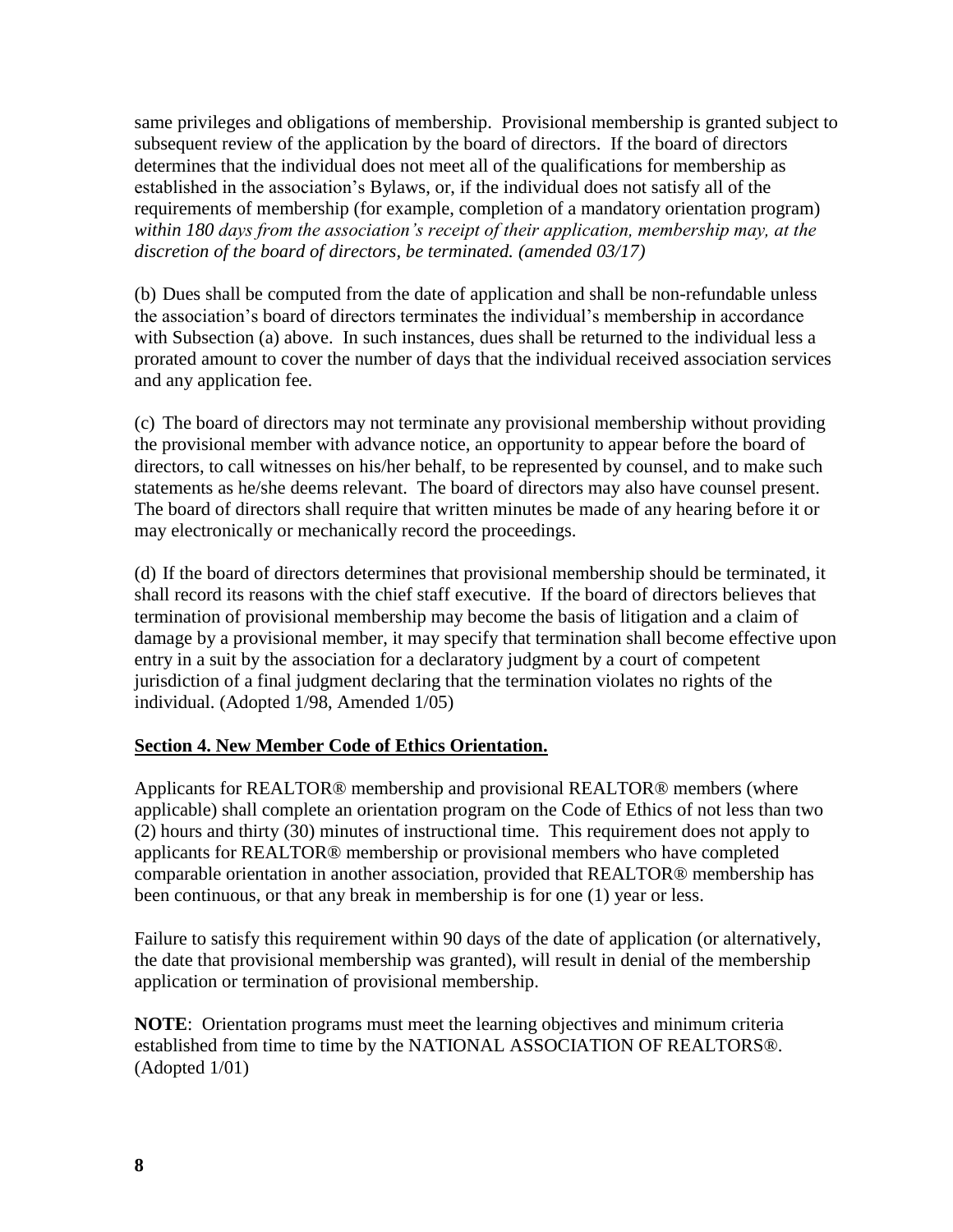#### **Section 5. REALTOR® Code of Ethics Training.**

Effective January 1, 2017, through December 31, 2018 and for successive two (2) year periods thereafter, each REALTOR® member of the association (with the exception of REALTOR® members granted REALTOR® Emeritus status by the National Association) shall be required to complete quadrennial ethics training of not less than two (2) hours and (30) thirty minutes of instructional time. This requirement will be satisfied upon presentation of documentation that the member has completed a course of instruction conducted by this or another association, the State Association of REALTORS®, the NATIONAL ASSOCIATION OF REALTORS®, or any other recognized educational institution or provider which meets the learning objectives and minimum criteria established by the NATIONAL ASSOCIATION OF REALTORS® from time to time. REALTOR® members who have completed training as a requirement of membership in another association and REALTOR® members who have completed the New Member Code of Ethics Orientation during any two (2) year cycle shall not be required to complete additional ethics training until a new two (2) year cycle commences.

Failure to satisfy the required periodic ethics training shall be considered a violation of membership duty. Failure to meet the requirement will result in suspension of membership for the first two months (January and February) of the year following the end of any two (2) year cycle or until the requirement is met, whichever occurs sooner. On March 1 of that year, the membership of a member who is still suspended as of that date will be automatically terminated. (Adopted 1/01, Amended11/08, Amended 11/2016)

#### **Section 6. Status Changes**.

(a) A REALTOR® who changes the conditions under which he/she holds membership shall be required to provide written notification to the association within 30 days. A REALTOR® (non-principal) who becomes a principal in the firm with which he/she has been licensed or, alternatively, becomes a principal in a new firm which will be comprised of REALTOR® principals may be required to satisfy any previously unsatisfied membership requirements applicable to REALTOR® (principal) members but shall, during the period of transition from one status of membership to another, be subject to all of the privileges and obligations of a REALTOR® (principal). If the REALTOR® (non-principal) does not satisfy the requirements established in these Bylaws for the category of membership to which they have transferred within 30 days of the date they advised the association of their change in status, their new membership application will terminate automatically unless otherwise so directed by the board of directors.

A REALTOR® who is transferring his/her license from one firm comprised of REALTOR® principals to another firm comprised of REALTOR® principals shall be subject to all of the privileges and obligations of membership during the period of transition. If the transfer is not completed within 30 days of the date the association is advised of the disaffiliation with the current firm, membership will terminate automatically unless otherwise so directed by the board of directors. (Amended 1/98)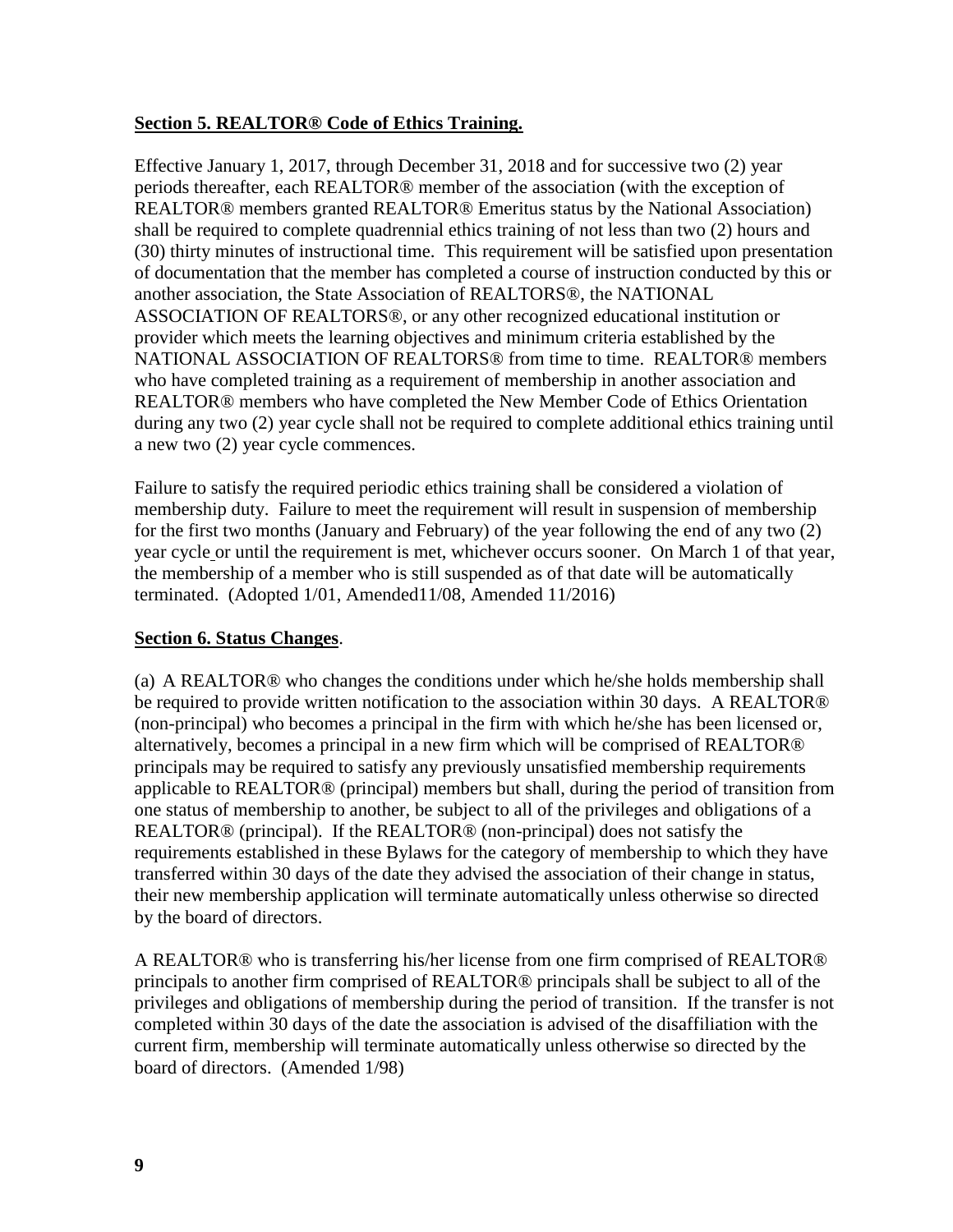(The board of directors, at its discretion, may waive any qualification which the applicant has already fulfilled in accordance with the association's Bylaws.)

(b) Any application fee related to a change in membership status shall be reduced by an amount equal to any application fee previously paid by the applicant.

(c) Dues shall be prorated from the first day of the month in which the member is notified of election by the board of directors and shall be based on the new membership status for the remainder of the year. (Amended 1/05)

### **ARTICLE VI - PRIVILEGES and OBLIGATIONS**

**Section 1.** The privileges and obligations of members, in addition to those otherwise provided in these Bylaws, shall be specified in this Article.

**Section 2.** Any member of the association may be reprimanded, fined, placed on probation, suspended, or expelled by the board of directors for a violation of these Bylaws and association rules and regulations consistent with these Bylaws, after a hearing as provided in the Code of Ethics and Arbitration Manual of the association. Although members other than REALTORS® are not subject to the Code of Ethics, nor its enforcement by the association, such members are encouraged to abide by the principles established in the Code of Ethics of the NATIONAL ASSOCIATION OF REALTORS® and conduct their business and professional practices accordingly. Further, members other than REALTORS® may, upon recommendation of the membership committee, or upon recommendation by a hearing panel of the professional standards committee, be subject to discipline as described above, for any conduct, which in the opinion of the board of directors, applied on a nondiscriminatory basis, reflects adversely on the terms REALTOR® or REALTORS®, and the real estate industry, or for conduct that is inconsistent with or adverse to the objectives and purposes of the local association, the State Association, and the NATIONAL ASSOCIATION OF REALTORS®.

**Section 3**. Any REALTOR® member of the association may be disciplined by the board of directors for violations of the Code of Ethics or other duties of membership, after a hearing as described in the Code of Ethics and Arbitration Manual of the association, provided that the discipline imposed is consistent with the discipline authorized by the Professional Standards Committee of the NATIONAL ASSOCIATION OF REALTORS® as set forth in the Code of Ethics and Arbitration Manual of the National Association.

**Section 4.** Resignations of members shall become effective when received in writing by the board of directors, provided, however, that if any member submitting the resignation is indebted to the association for dues, fees, fines, or other assessments of the association or any of its services, departments, divisions, or subsidiaries, the association may condition the right of the resigning member to reapply for membership upon payment in full of all such monies owed.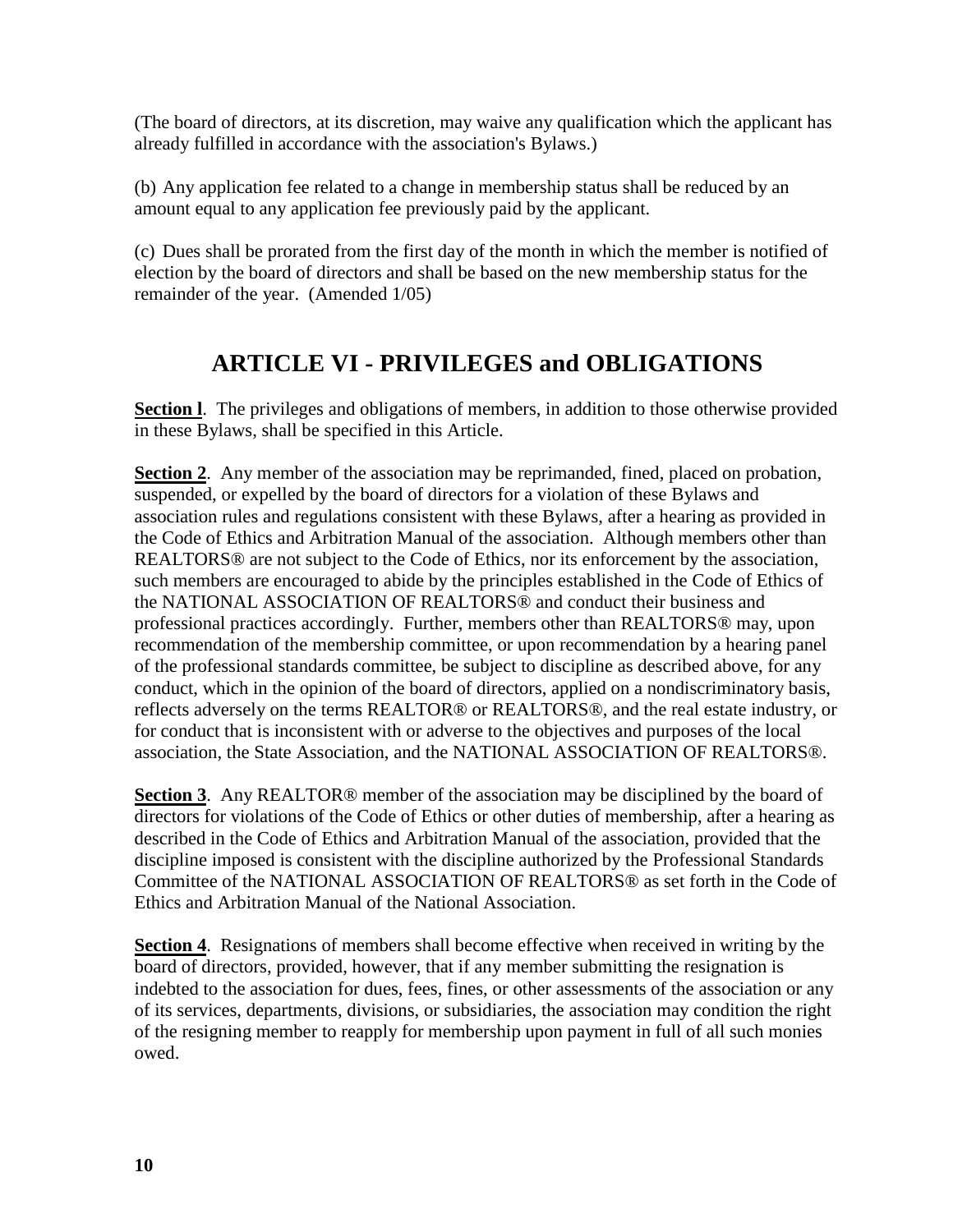**Section 5**. If a member resigns from the association or otherwise causes membership to terminate with an ethics complaint pending, the complaint shall be processed until the decision of the association with respect to disposition of the complaint is final by this association "if respondent does not hold membership in any other association) or by any other association in which the respondent continues to hold membership. If an ethics respondent resigns or otherwise causes membership in all Boards to terminate before an ethics complaint is filed alleging unethical conduct occurred while the respondent was a REALTOR®, the complaint, once filed shall be processed until the decision of the association with respect to disposition of the complaint is final. In any instance where an ethics hearing is held subsequent to an ethic respondent's resignation or membership termination, any discipline ratified by the Board of Directors shall be held in abeyance until such time as the respondent rejoins an association of REALTORS®.

(a) If a member resigns or otherwise causes membership to terminate, the duty to submit to arbitration (or to mediate if required by the association) continues in effect even after membership lapses or is terminated, provided that the dispute arose while the former member was a REALTOR®. (Amended 11/11)

**Section 6**. REALTOR® Members. whether primary or secondary, in good standing whose financial obligations to the association are paid in full shall be entitled to vote and to hold elective office in the association; may use the terms REALTOR® and REALTORS®, which use shall be subject to the provisions of Article VIII; and have the primary responsibility to safeguard and promote the standards, interests, and welfare of the association and the real estate profession.

(a) If a REALTOR® member is a sole proprietor in a firm, a partner in a partnership, or an officer in a corporation and is suspended or expelled, the firm, partnership, or corporation shall not use the terms REALTOR® or REALTORS® in connection with its business during the period of suspension, or until readmission to REALTOR® membership, or unless connection with the firm, partnership, or corporation is severed, whichever may apply. The membership of all other principals, partners, or corporate officers shall suspend or terminate during the period of suspension of the disciplined member, or until readmission of the disciplined member, or unless connection of the disciplined member with the firm, partnership, or corporation is severed, whichever may apply. Further, the membership of REALTORS® other than principals who are employed by or affiliated as independent contractors with the disciplined member shall suspend or terminate during the period of suspension of the disciplined member or until readmission of the disciplined member or until connection of the disciplined member with the firm, partnership, or corporation is severed, or unless the REALTOR® member (non-principal) elects to sever his/her connection with the REALTOR® and affiliate with another REALTOR® member in good standing in the association, whichever may apply.

If a REALTOR® member who is other than a principal in a firm, partnership, or corporation is suspended or expelled, the use of the terms REALTOR® or REALTORS® by the firm, partnership, or corporation shall not be affected.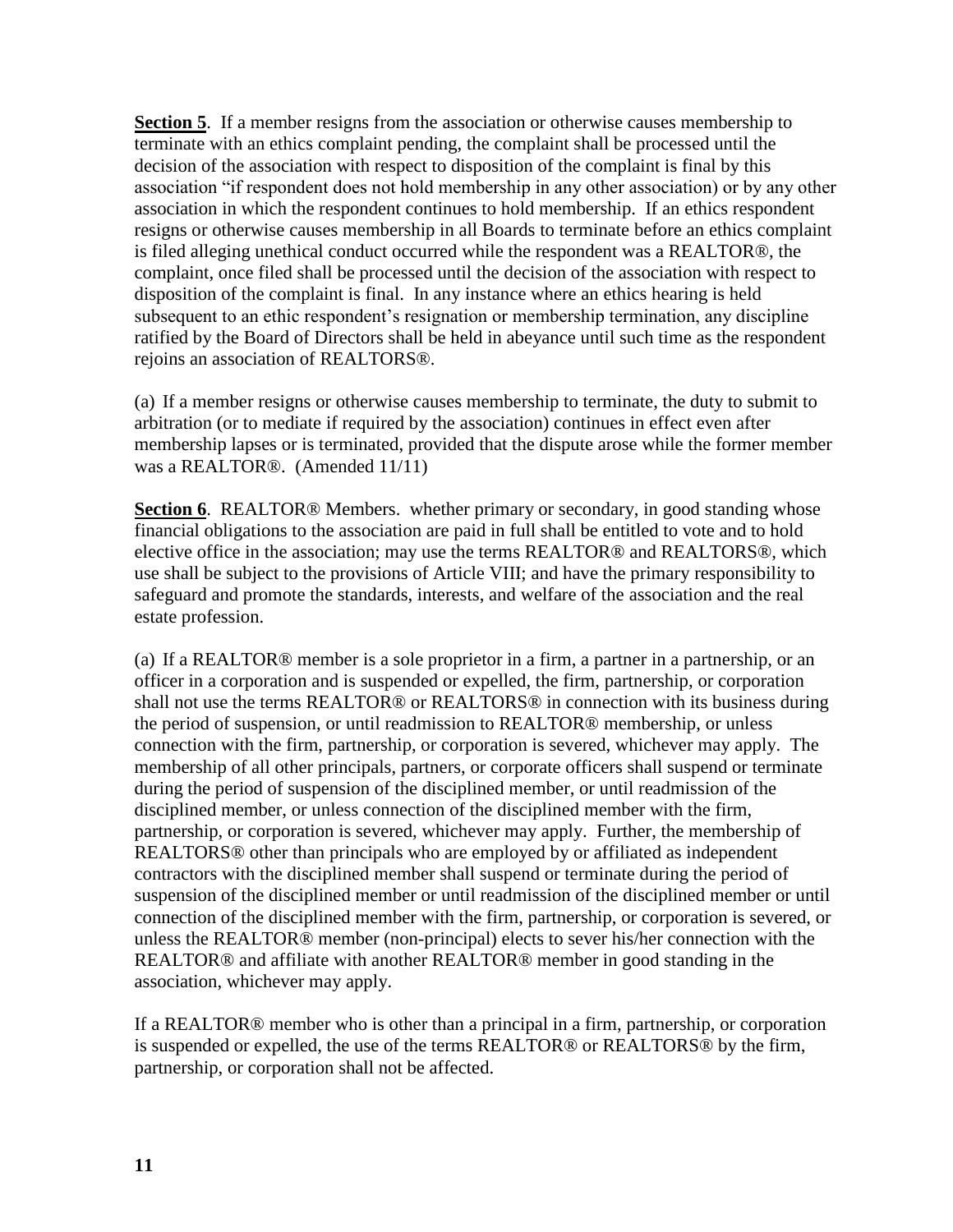(b) In any action taken against a REALTOR® member for suspension or expulsion under Section 6(a) hereof, notice of such action shall be given to all REALTORS<sup>®</sup> employed by or affiliated as independent contractors with such REALTOR® member and they shall be advised that the provisions in Article VI, Section 6(a) shall apply.

**Section 7**. Institute Affiliate Members. Institute Affiliate members shall have rights and privileges and be subject to obligations prescribed by the board of directors consistent with the Constitution and Bylaws of the NATIONAL ASSOCIATION OF REALTORS®.

**NOTE:** Local associations establish the rights and privileges to be conferred on Institute Affiliate members except that no Institute Affiliate member may be granted the right to use the term REALTOR®, REALTOR-ASSOCIATE®, or the REALTOR® logo; to serve as president of the local association; or to be a participant in the local association's multiple listing service. (Amended 1/02)

**Section 8**. Affiliate Members. Affiliate members shall have rights and privileges and be subject to obligations prescribed by the board of directors.

**Section 9.** Public Service Members. Public Service members shall have rights and privileges and be subject to obligations prescribed by the board of directors.

**Section 10.** Honorary Members. Honorary membership shall confer only the right to attend meetings and participate in discussions.

**Section 11**. Student Members. Student members shall have rights and privileges and be subject to obligations prescribed by the board of directors.

**Section 12**. Certification by REALTOR®. "Designated" REALTOR® members of the association shall certify to the association during the month of October on a form provided by the association, a complete listing of all individuals licensed or certified in the REALTOR®'s office(s) and shall designate a primary association for each individual who holds membership. Designated REALTORS® shall also identify any non-member licensees in the REALTOR®'s office(s) and if designated REALTOR® dues have been paid to another association based on said non-member licensees, the designated REALTOR® shall identify the association to which dues have been remitted. These declarations shall be used for purposes of calculating dues under Article X, Section 2(a) of the Bylaws. "Designated" REALTOR® members shall also notify the association of any additional individual(s) licensed or certified with the firm(s) within 30 days of the date of affiliation or severance of the individual. The "Designated" REALTOR® is subject to a fine of \$25.00 for failure to comply.

**Section 13. Harassment.** Any member of the association may be reprimanded, placed on probation, suspended or expelled for harassment of an association or MLS employee or association officer or director after an investigation in accordance with the procedures of the association. As used in this section, harassment means any verbal or physical conduct including threatening or obscene language, unwelcome sexual advances, stalking, actions including strikes, shoves, kicks, or other similar physical contact, or threats to do the same, or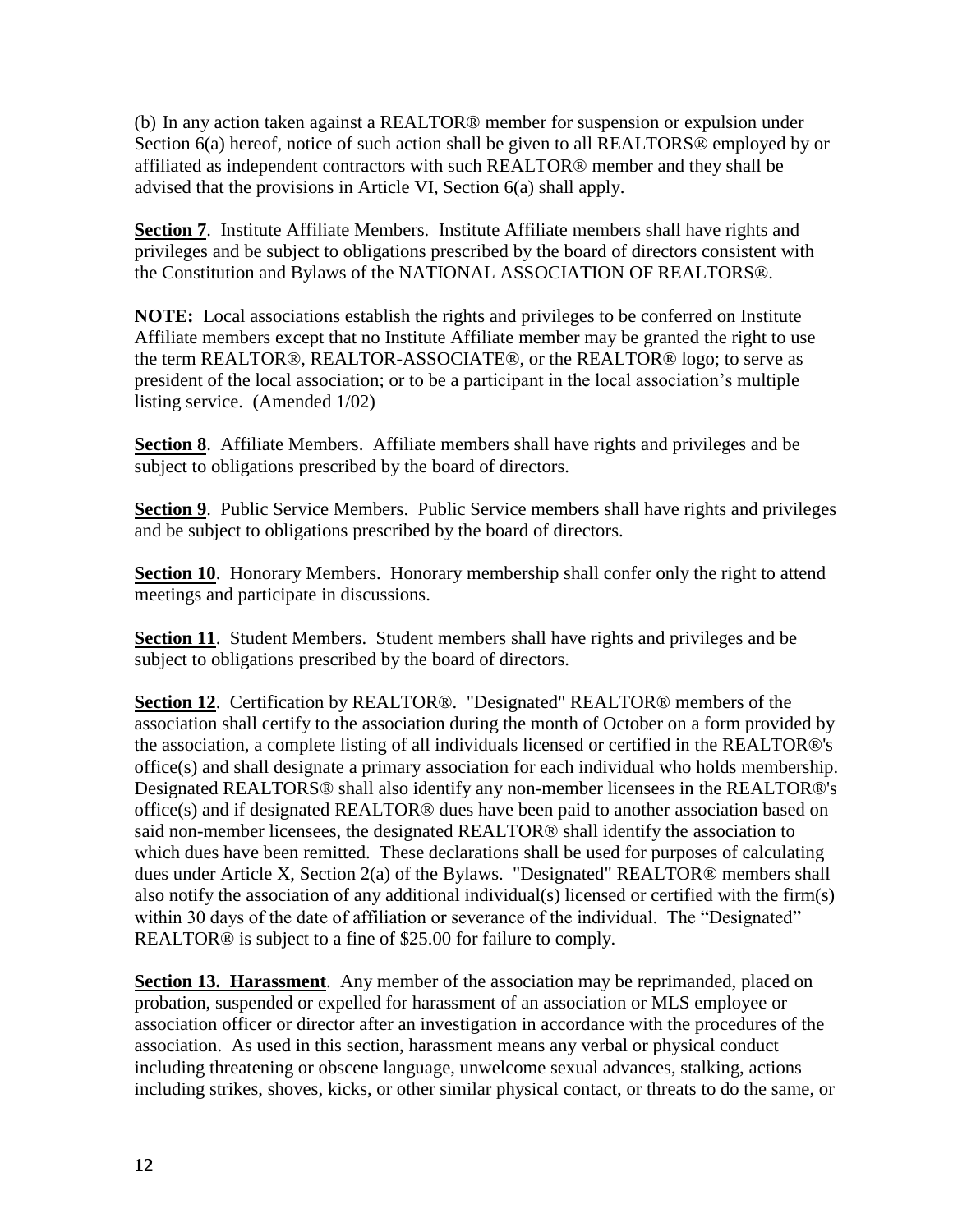any other conduct with the purpose or effect of unreasonably interfering with an individual's work performance by creating a hostile, intimidating or offensive work environment. The decision of the appropriate disciplinary action to be taken shall be made by the investigatory team comprised of the president, and president-elect and/or vice president and one member of the board of directors selected by the highest ranking officer not named in the complaint, upon consultation with legal counsel for the association. Disciplinary action may include any sanction authorized in the association's Code of Ethics and Arbitration Manual. If the complaint names the president, president-elect or vice president, they may not participate in the proceedings and shall be replaced by the immediate past president or, alternatively, by another member of the board of directors selected by the highest ranking officer not named in the complaint.

**NOTE:** Suggested procedures for processing complaints of harassment are available on line at www.REALTOR.org or from the Member Policy Department. (Amended 5/08)

### **ARTICLE VII - PROFESSIONAL STANDARDS and ARBITRATION**

**Section 1**. The responsibility of the association and of association members relating to the enforcement of the Code of Ethics, the disciplining of members, and the arbitration of disputes, and the organization and procedures incident thereto, shall be governed by the Code of Ethics and Arbitration Manual of the NATIONAL ASSOCIATION OF REALTORS®, as amended from time to time, which is by this reference incorporated into these Bylaws, provided, however, that any provision deemed inconsistent with state law shall be deleted or amended to comply with state law.

**Section 2**. It shall be the duty and responsibility of every REALTOR® member of this association to abide by the Constitution and Bylaws and the rules and regulations of the association, the Constitution and Bylaws of the State Association, the Constitution and Bylaws of the NATIONAL ASSOCIATION OF REALTORS®, and to abide by the Code of Ethics of the NATIONAL ASSOCIATION OF REALTORS®, including the duty to arbitrate controversies arising out of real estate transactions as specified by Article 17 of the Code of Ethics, and as further defined and in accordance with the procedures set forth in the Code of Ethics and Arbitration Manual of this association as from time to time amended.

**Section 3**. The responsibility of the association and of association members relating to the enforcement of the Code of Ethics, the disciplining of members, the arbitration of disputes, and the organization and procedures incident thereto, shall be consistent with the cooperative professional standards enforcement agreement entered into by the association, which by this reference is made a part of these Bylaws.

**Section 3-a.** The association and association members are also responsible for the enforcement of the Code of Ethics, the disciplining of members, the arbitration of disputes, and the organization and procedures incident thereto, consistent with the cooperative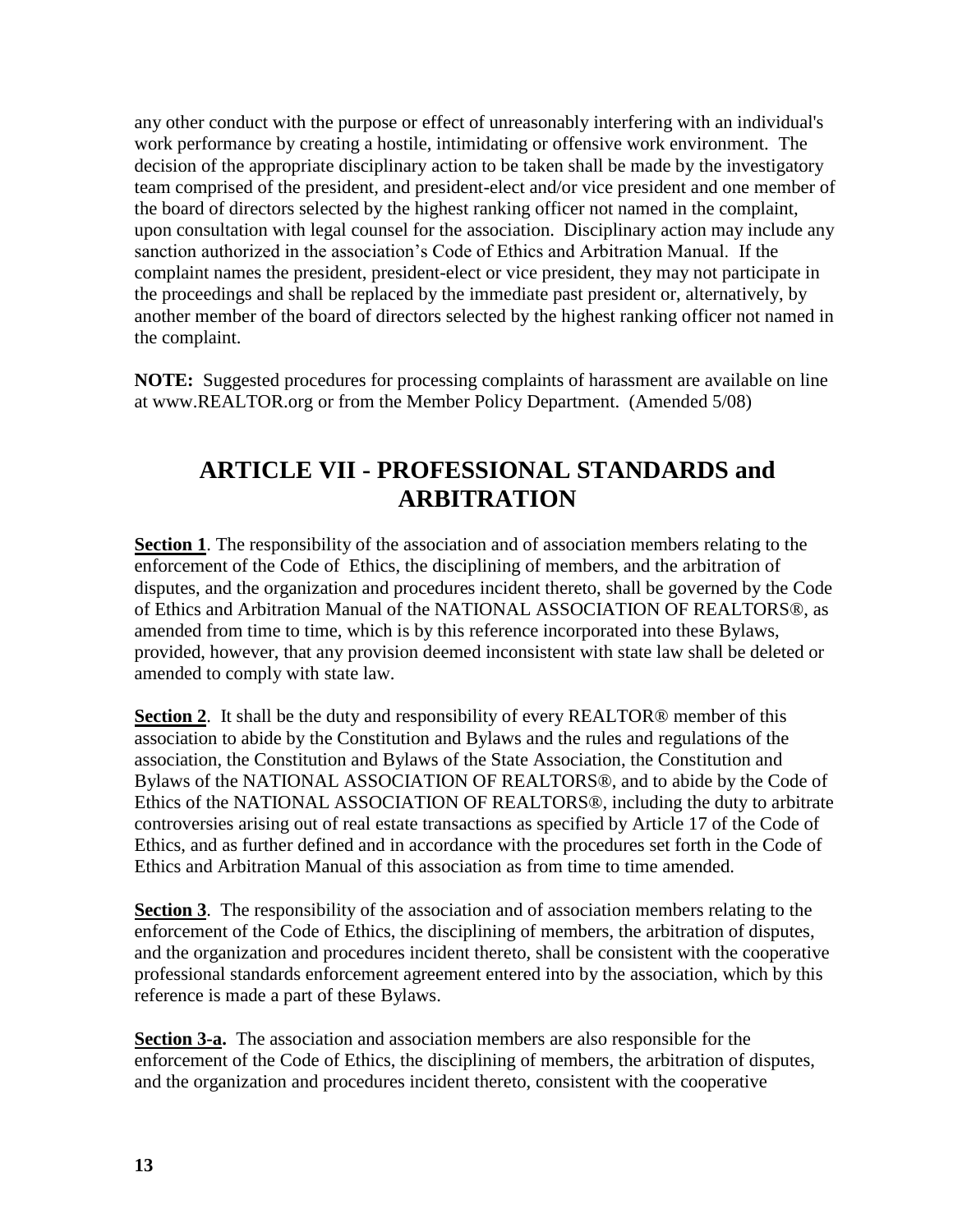professional standards enforcement agreement entered into by the association, which by this reference is made a part of these Bylaws.

**Section 3-b.** The association hereby adopts the optional mediation procedures and the optional Escrow of Award procedures as set forth in the Code of Ethics and Arbitration Manual of the National Association of REALTORS®, and as from time to time amended.

**Section 4.** In the event an arbitration award or an ethics proceeding, after review by the board of directors, is appealed to a court of competent jurisdiction, in the event the association, the committee or panel issuing the arbitration award or ethics proceeding, or any officer (including the executive officer) or member of the board of directors is joined as a party in such appeal or the association, committee or arbitration panel reasonably intervenes in such court action to protect a legitimate association interest, in the event the decision of the grievance committee or arbitration panel is not vacated, modified or overturned by such court, then, and in such event, all reasonable attorney's fees and expenses incurred by the association, grievance committee, arbitration panel or any association member or officer may be assessed by the court against the party taking the appeal on the conditions stated herein.

The association shall have the right to request, by appropriate motion, that the court having jurisdiction of the matter award the association reasonable attorney's fees and costs against the party who initiated the appeal.

The court shall award such attorney's fee unless it finds that the appeal raised substantial and significant questions of fact or law as to which there were legitimate and substantial grounds for difference of opinion.

In addition, in the event it becomes necessary to retain association counsel to protect a legitimate interest of the association, a grievance committee, arbitration panel or any member thereof with respect to information sought by a party in such court action including, without limitation, depositions, interrogatories, information, or subpoena for testimony at trial, then and in such event, the reasonable attorney's fees and costs including the reasonable cost and expense of the witness whose deposition or testimony is sought shall be assessed by the court against the party initiating the request for such information.

#### **ARTICLE VIII - USE of the TERMS REALTOR® and REALTORS®**

**Section 1.** Use of the terms REALTOR<sup>®</sup> and REALTORS<sup>®</sup> by members shall, at all times, be subject to the provisions of the Constitution and Bylaws of the NATIONAL ASSOCIATION OF REALTORS® and to the Rules and Regulations prescribed by its board of directors. The association shall have the authority to control, jointly and in full cooperation with the NATIONAL ASSOCIATION OF REALTORS®, use of the terms within its jurisdiction. Any misuse of the terms by members is a violation of a membership duty and may subject members to disciplinary action by the board of directors after a hearing as provided for in the association's Code of Ethics and Arbitration Manual. (Amended 05/06)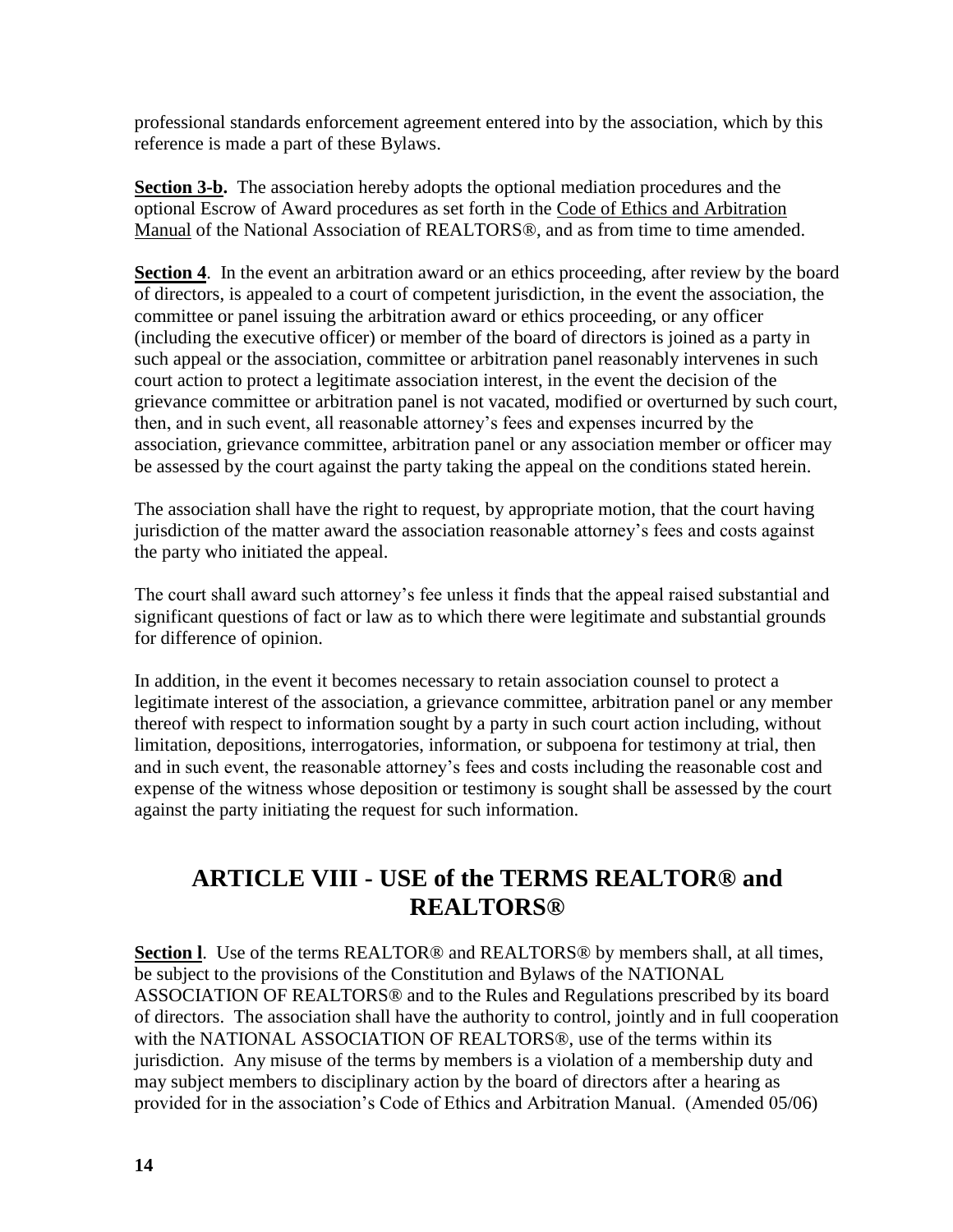**Section 2**. REALTOR® members of the association shall have the privilege of using the terms REALTOR® and REALTORS® in connection with their places of business within the state or a state contiguous thereto so long as they remain REALTOR® members in good standing. No other class of members shall have this privilege. (Amended 1/96)

**Section 3**. A REALTOR® member who is a principal of a real estate firm, partnership, or corporation may use the terms REALTOR® and REALTORS®, only if all the principals of such firm, partnership, or corporation who are actively engaged in the real estate profession within the state or a state contiguous thereto are REALTOR® members or Institute Affiliate members as described in Section 1(b) of Article IV.

(a) In the case of a REALTOR® member who is a principal of a real estate firm, partnership, or corporation whose business activity is substantially all commercial, the right to use the term REALTOR® or REALTORS® shall be limited to office locations in which a principal, partner, corporate officer, or branch office manager of the firm, partnership, or corporation holds REALTOR® membership. If a firm, partnership, or corporation operates additional places of business in which no principal, partner, corporate officer, or branch office manager holds REALTOR® membership, the term REALTOR® or REALTORS® may not be used in any reference to those additional places of business. (Amended 1/01)

**Section 4**. Institute Affiliate members shall not use the terms REALTOR® or REALTORS®, nor the imprint of the emblem seal of the NATIONAL ASSOCIATION OF REALTORS®.

# **ARTICLE IX - STATE and NATIONAL MEMBERSHIPS**

**Section l**. The association shall be a member of the NATIONAL ASSOCIATION OF REALTORS® and the New Hampshire Association of REALTORS®. By reason of the association's Membership, each REALTOR® member of the Member Board shall be entitled to membership in the NATIONAL ASSOCIATION OF REALTORS® and the New Hampshire Association of REALTORS® without further payment of dues. The association shall continue as a member of the State and National Associations, unless by a majority vote of all of its REALTOR® members, decision is made to withdraw, in which case the State and National Associations shall be notified at least one month in advance of the date designated for the termination of such membership.

**Section 2**. The association recognizes the exclusive property rights of the NATIONAL ASSOCIATION OF REALTORS® in the terms REALTOR® and REALTORS®. The association shall discontinue use of the terms in any form in its name, upon ceasing to be a Member of the National Association, or upon a determination by the board of directors of the National Association that it has violated the conditions imposed upon the terms.

**Section 3**. The association adopts the Code of Ethics of the NATIONAL ASSOCIATION OF REALTORS® and agrees to enforce the Code among its REALTOR® members. The association and all of its members agree to abide by the Constitution, Bylaws, Rules and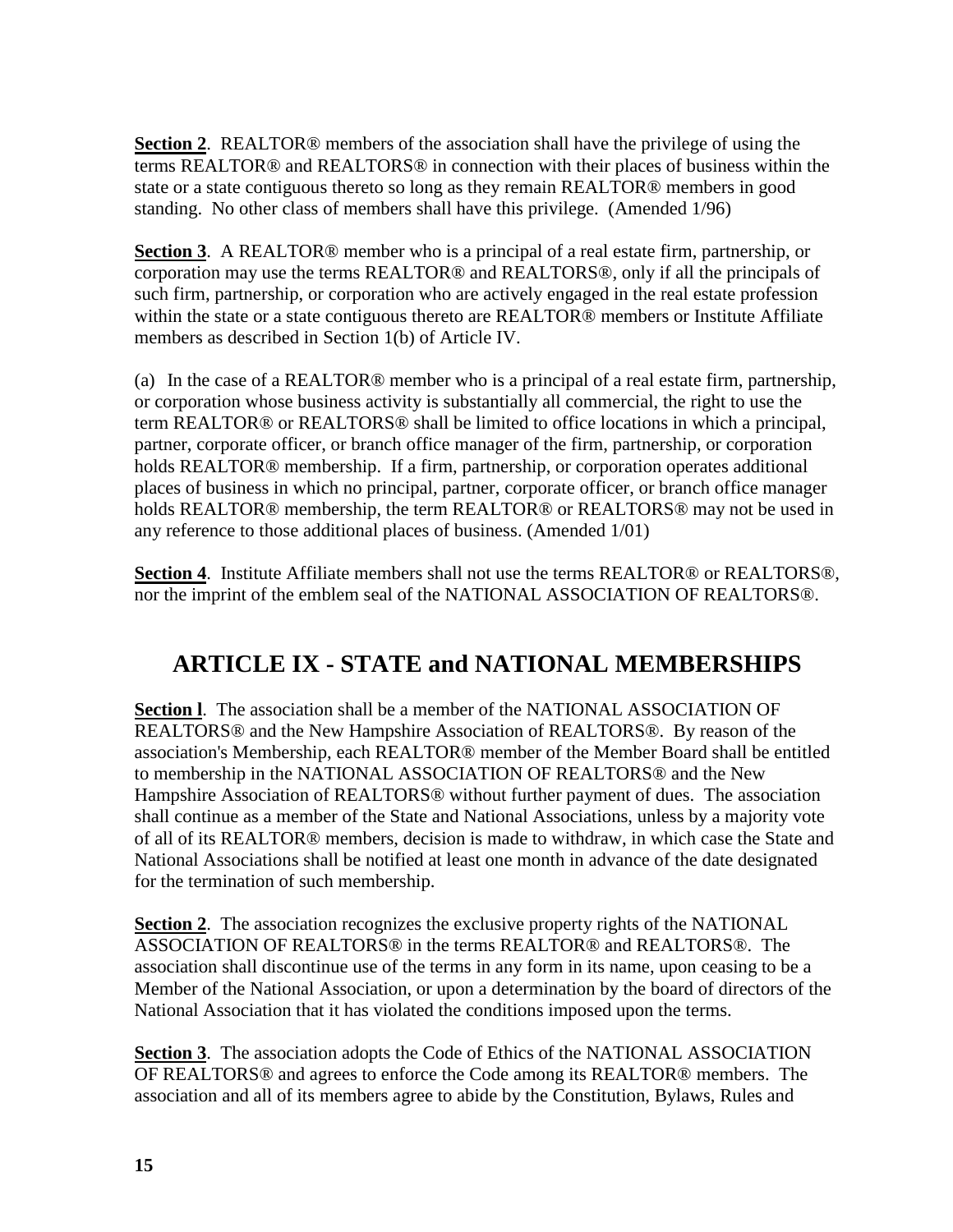Regulations, and policies of the National Association and the New Hampshire Association of REALTORS®.

### **ARTICLE X - DUES and ASSESSMENTS**

**Section l. Application Fee**. The board of directors may adopt an application fee for REALTOR® membership in reasonable amount, not exceeding three (3) times the amount of the annual dues for REALTOR® Membership, which shall be required to accompany each application for REALTOR® Membership and which shall become the property of the association upon final approval of the application. (Amended 1/02)

**Section 2. Dues**. The annual dues of members shall be as follows:

(a) REALTOR® Members. The annual dues of each designated REALTOR® member shall be in such amount as established annually by the board of directors plus an additional amount to be established annually by the board of directors times the number of real estate salespersons and licensed or certified appraisers who (l) are employed by or affiliated as independent contractors, or who are otherwise directly or indirectly licensed with such REALTOR® member, and (2) are not REALTOR® members of any association in the state or a state contiguous thereto or Institute Affiliate members of the association. In calculating the dues payable to the association by a designated REALTOR® member, non-member licensees as defined in (1) and (2) of this paragraph shall not be included in the computation of dues if the designated REALTOR® has paid dues based on said non-member licensees in another association in the state or a state contiguous thereto, provided the designated REALTOR® notifies the association in writing of the identity of the association to which dues have been remitted. In the case of a designated REALTOR® member in a firm, partnership, or corporation whose business activity is substantially all commercial, any assessments for non-member licensees shall be limited to licensees affiliated with the designated REALTOR® (as defined in (1) and (2) of this paragraph) in the office where the designated REALTOR® holds membership, and any other offices of the firm located within the jurisdiction of this association. (Amended 1/05)

(l) For the purpose of this section, a REALTOR® member of a Member Board shall be held to be any member who has a place or places of business within the state or a state contiguous thereto and who, as a principal, partner, corporate officer, or branch office manager of a real estate firm, partnership, or corporation, is actively engaged in the real estate profession as defined in Article III, Section l, of the Constitution of the NATIONAL ASSOCIATION OF REALTORS®. An individual shall be deemed to be licensed with a REALTOR® if the license of the individual is held by the REALTOR®, or by any broker who is licensed with the REALTOR®, or by any entity in which the REALTOR® has a direct or indirect ownership interest and which is engaged in other aspects of the real estate business (except as provided for in Section 2(a)(1) hereof) provided that such licensee is not otherwise included in the computation of dues payable by the principal, partner, corporate officer, or branch office manager of the entity.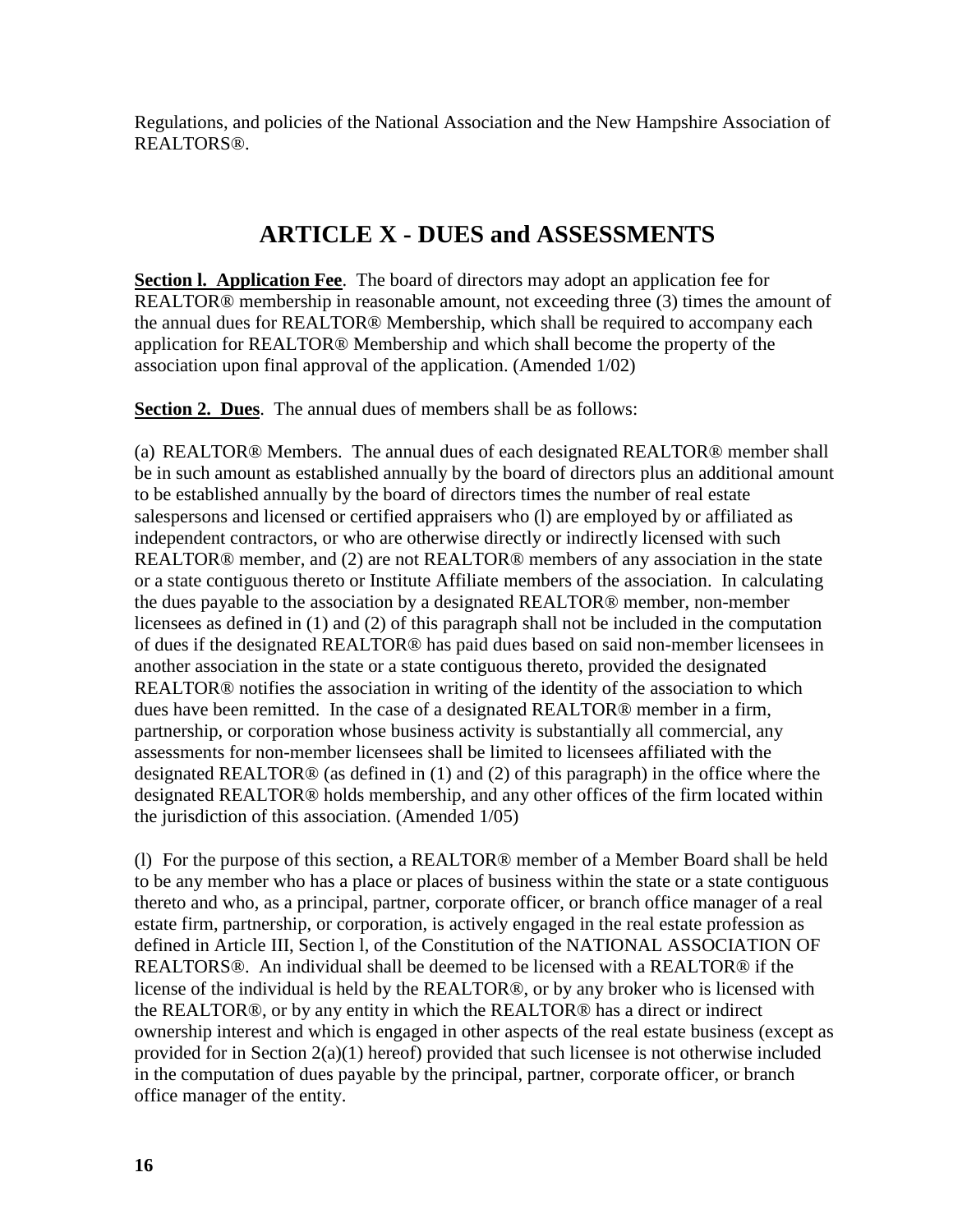A REALTOR with a direct or indirect ownership interest in an entity engaged exclusively in soliciting and/or referring clients and customers to the REALTOR® for consideration on a substantially exclusive basis shall annually file with the association on a form approved by the association a list of the licensees affiliated with that entity and shall certify that all of the licensees affiliated with the entity are solely engaged in referring clients and customers and are not engaged in listing, selling, leasing, renting, managing, counseling or appraising real property. The individuals disclosed on such form shall not be deemed to be licensed with the REALTOR® filing the form for purposes of this section and shall not be included in calculating the annual dues of the designated REALTOR®. Designated REALTORS® shall notify the association within three (3) days of any change in status of licensees in a referral firm. (Amended 02/15)

The exemption for any licensee included on the certification form shall automatically be revoked upon the individual being engaged in real estate licensed activities (listing, selling, leasing, renting, managing, counseling, or appraising real property) other than referrals, and dues for the current fiscal year shall be payable.

Membership dues shall be prorated for any licensee included on a certification form submitted to the association who during the same calendar year applies for REALTOR® or REALTOR-ASSOCIATE® membership in the association. However, membership dues shall not be prorated if the licensee held REALTOR® or REALTOR-ASSOCIATE® membership during the preceding calendar year. (Amended 11/09 and 11/14)

(b) REALTOR® Members. The annual dues of REALTOR® members other than the designated REALTOR® shall be as established annually by the board of directors. (Amended 1/05)

(c) Institute Affiliate Members. The annual dues of each Institute Affiliate member shall be as established in Article II of the Bylaws of the NATIONAL ASSOCIATION OF REALTORS®.

**NOTE:** The Institutes, Societies and Councils of the National Association shall be responsible for collecting and remitting dues to the National Association for Institute Affiliate Members (\$105.00). The National Association shall credit \$35.00 to the account of a local association for each Institute Affiliate Member whose office address is within the assigned territorial jurisdiction of that association, provided, however, if the office location is also within the territorial jurisdiction of a Commercial Overlay Board (COB), the \$35.00 amount will be credited to the COB, unless the Institute Affiliate Member directs that the dues be distributed to the other association. The National Association shall also credit \$35.00 to the account of state associations for each Institute Affiliate member whose office address is located within the territorial jurisdiction of the state association. Local and state associations may not establish any additional entrance, initiation fees or dues for Institute Affiliate members, but may provide service packages to which Institute Affiliate members may voluntarily subscribe. (Amended 11/13)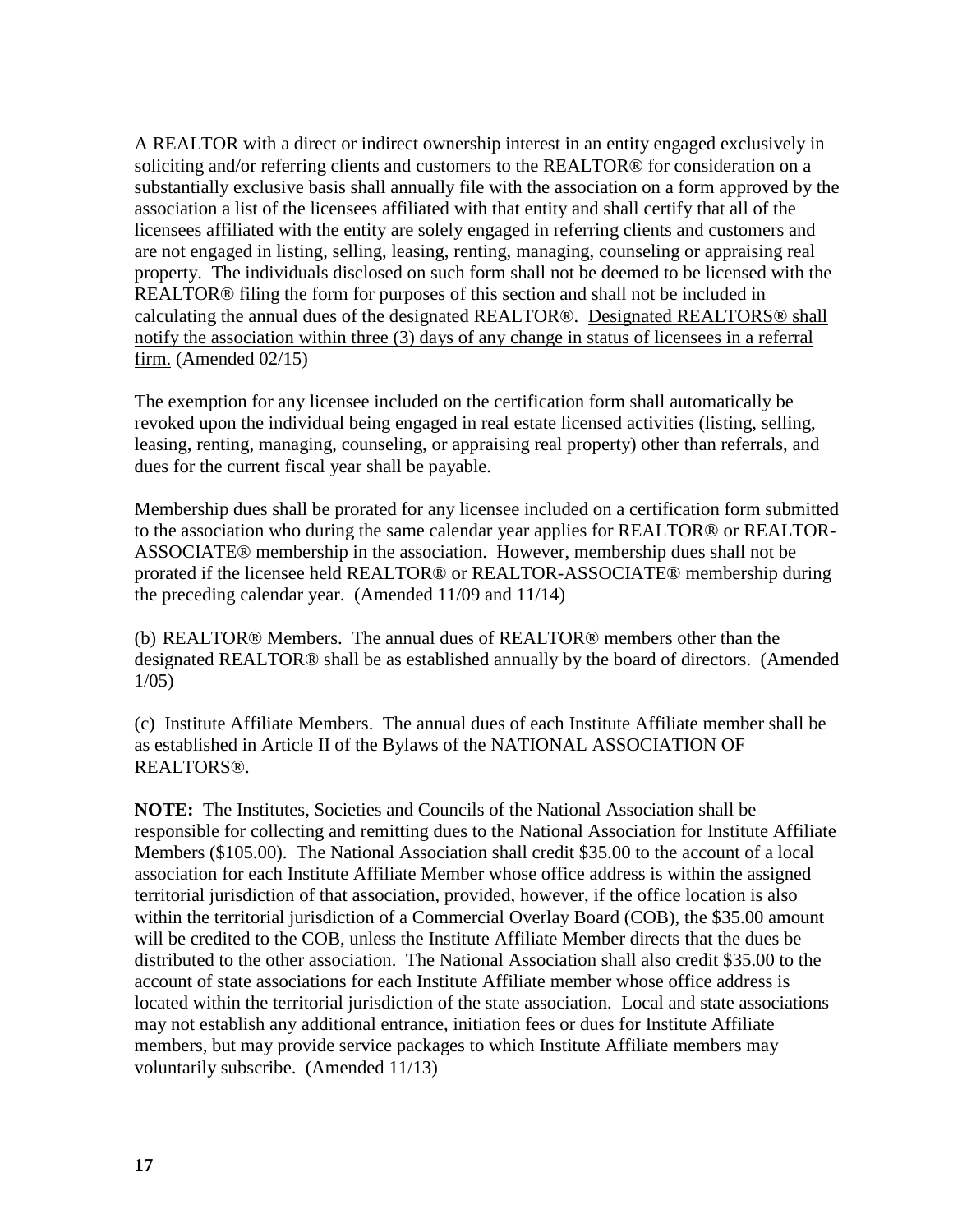(d) Affiliate Members. The annual dues of each Affiliate member shall be as established annually by the board of directors. (Amended 1/05)

(e) Public Service Members. The annual dues of each Public Service member shall be as established annually by the board of directors. (Amended 1/05)

(f) Honorary Members. Dues payable, if any, shall be at the discretion of the board of directors. (Amended 1/05)

(g) Student Members. Dues payable, if any, shall be at the discretion of the board of directors. (Amended 1/05)

(h) Life Members. Dues payable, if any, shall be at the discretion of the board of directors.

**Section 3. Dues Payable**. Dues for all members shall be payable annually in advance on the first day of November. Dues for new members shall be computed from the date of application and granting of provisional membership. (Adopted 1/98, Amended 1/05)

(a)In the event a sales licensee or licensed or certified appraiser who holds REALTOR® membership is dropped for nonpayment of association dues, and the individual remains with the designated REALTOR®'s firm, the dues obligation of the "designated" REALTOR® (as set forth in Article X, Section 2 (a)) will be increased to reflect the addition of a non-member licensee. Dues shall be calculated from the first day of the current fiscal year and are payable within thirty (30) days of the notice of termination.

**Section 4. Nonpayment of Financial Obligations**. If dues, fees, fines, or other assessments including amounts owed to the association or the association's multiple listing service are not paid within one (l) month after the due date, the nonpaying member is subject to suspension at the discretion of the board of directors. Two (2) months after the due date, membership of the nonpaying member may be terminated at the discretion of the board of directors. Three (3) months after the due date, membership of the nonpaying member shall automatically terminate unless within that time the amount due is paid. However, no action shall be taken to suspend or expel a member for nonpayment of disputed amounts until the accuracy of the amount owed has been confirmed by the board of directors. A former member who has had his membership terminated for nonpayment of dues, fees, fines, or other assessments duly levied in accordance with the provisions of these Bylaws or the provisions of other rules and regulations of the association or any of its services, departments, divisions, or subsidiaries may apply for reinstatement in a manner prescribed for new applicants for membership, after making payment in full of all accounts due as of the date of termination.

**Section 5**. **Deposits and Expenditures.** Deposits and expenditures of funds shall be in accordance with policies established by the board of directors. (Amended 1/05)

**Section 6. Notice of Dues, Fees, Fines, Assessments, and Other Financial Obligations of Members**. All dues, fees, fines, assessments, or other financial obligations to the association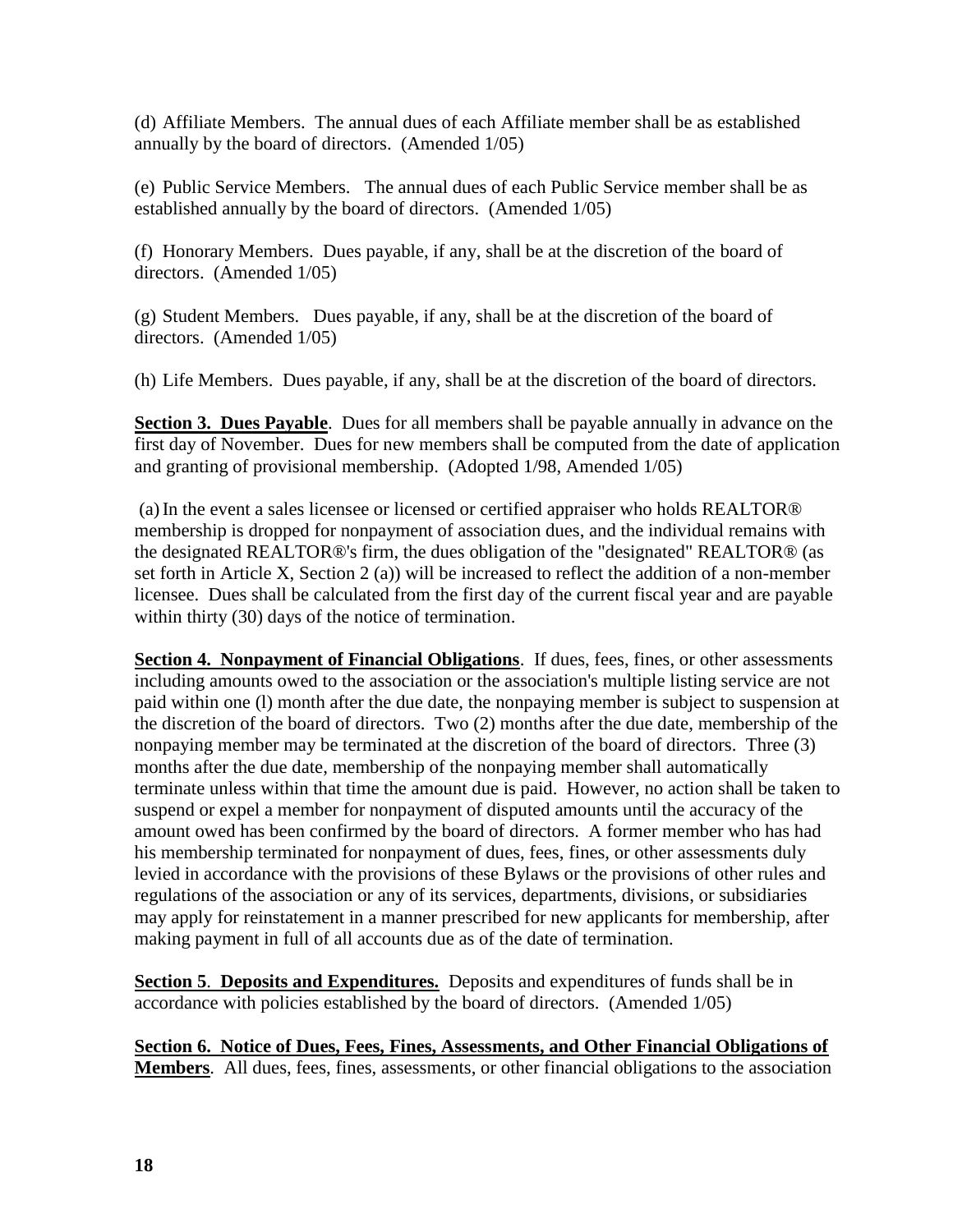or association multiple listing service shall be noticed to the delinquent association member in writing setting forth the amount owed and due date.

**Section 7**. The dues of REALTOR® members who are REALTOR® Emeriti (as recognized by the National Association), past presidents and past treasurers of the National Association or recipients of the Distinguished Service Award shall be as determined by the board of directors. (Amended 11/13)

**NOTE:** A Member Board's dues obligation to the National Association is reduced by an amount equal to the amount which the association is assessed for a REALTOR® member, times the number of REALTOR® Emeriti (as recognized by the National Association), past presidents and past treasurers of the National Association, and recipients of the Distinguished Service Award of the National Association who are REALTOR® members of the association. The dues obligation of such individuals to the local association should be reduced to reflect the reduction in the association's dues obligation to the National Association. The association may, at its option, choose to have no dues requirement for such individuals except as may be required to meet the association's obligation to the State Association with respect to such individuals. Member Boards should determine whether the dues payable by the association to the State Association are reduced with respect to such individuals. It should be noted that this does not affect a "designated" REALTOR®'s dues obligation to the association with respect to those licensees employed by or affiliated with the "designated" REALTOR® who are not members of the local association. (Amended 11/13)

# **ARTICLE XI - OFFICERS and DIRECTORS**

**Section I. Officers.** The elected officers of the association shall be: a president, a presidentelect, a vice president, a secretary, and a treasurer. The secretary and treasurer may be the same person. They shall be elected for terms of one year.

**Section 2. Duties of Officers**. The duties of the officers shall be such as their titles, by general usage, would indicate and such as may be assigned to them by the board of directors. It shall be the particular duty of the chief staff executive to keep the records of the association and to carry on all necessary correspondence with the NATIONAL ASSOCIATION OF REALTORS® and the New Hampshire Association of REALTORS®. (Amended 1/05)

**Section 3. State Director.** In accordance with the Bylaws of the New Hampshire Association of REALTORS®, there shall be two state directors who will represent the association on the board of directors of the State Association. The state directors shall be elected for a term of one year.

**Section 4. Board of Directors**. The governing body of the association shall be a board of directors consisting of the elected officers, the immediate past president of the association, the state directors, the local director, the NEREN director, education committee chair, and the communications chair. The president, past president or president-elect and the state directors may be the same persons. All officers and directors shall be elected for a term of one year.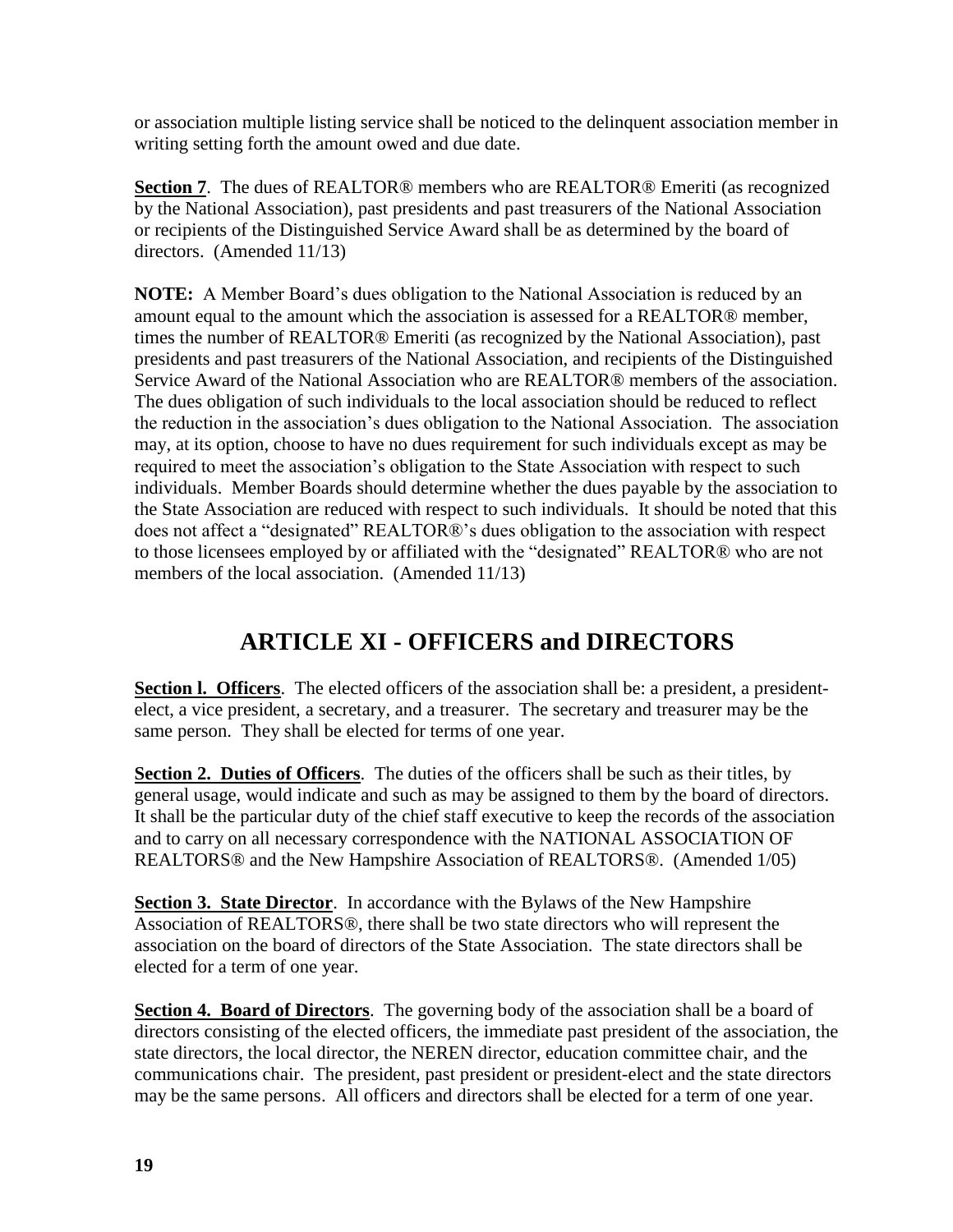#### **Section 5. Election of Officers and Directors**.

(a) At least two (2) months before the annual election, a nominating committee of three (3) REALTOR® members shall be appointed by the president with the approval of the board of directors. The nominating committee shall select one candidate for each office and one candidate for each place to be filled on the board of directors. The report of the nominating committee shall be mailed, or where permitted by state law, electronically transmitted to each member eligible to vote at least three (3) weeks preceding the election. Additional candidates for the offices to be filled may be placed in nomination by petition signed by at least 20% of the REALTOR® members eligible to vote. The petition shall be filed with the chief staff executive at least two (2) weeks before the election. The chief staff executive shall send notice of such additional nominations to all members eligible to vote before the election. (Amended 1/05)

(b) The election of officers and directors shall take place at the annual meeting or, where permitted by state law, electronically. Where permitted by state law, and in accordance with applicable state requirements, election of officers may be conducted by electronic means, in accordance with procedures established by the board of directors. The ballot shall contain the names of all candidates and the offices for which they are nominated. (Adopted 1/05)

(c) The president, with the approval of the board of directors, shall appoint an election committee of three (3) REALTOR® members to conduct the election. In case of a tie vote, the issue shall be determined by lot.

**Section 6. Vacancies**. Vacancies among the officers and the board of directors shall be filled by a simple majority vote of the Board of Directors until the next annual election.

**Section 7. Removal of Officers and Directors**. In the event that an officer or director is deemed to be incapable of fulfilling the duties for which elected, but will not resign from office voluntarily, the officer or director may be removed from office under the following procedure:

(a) A petition requiring the removal of an officer or director and signed by not less than onethird of the voting membership or a majority of all directors shall be filed with the president or, if the president is the subject of the petition, with the next-ranking officer, and shall specifically set forth the reasons the individual is deemed to be disqualified from further service.

(b) Upon receipt of the petition, and not less than twenty (20) days or more than forty-five (45) days thereafter, a special meeting of the voting membership of the association shall be held, and the sole business of the meeting shall be to consider the charge against the officer or director, and to render a decision on such petition.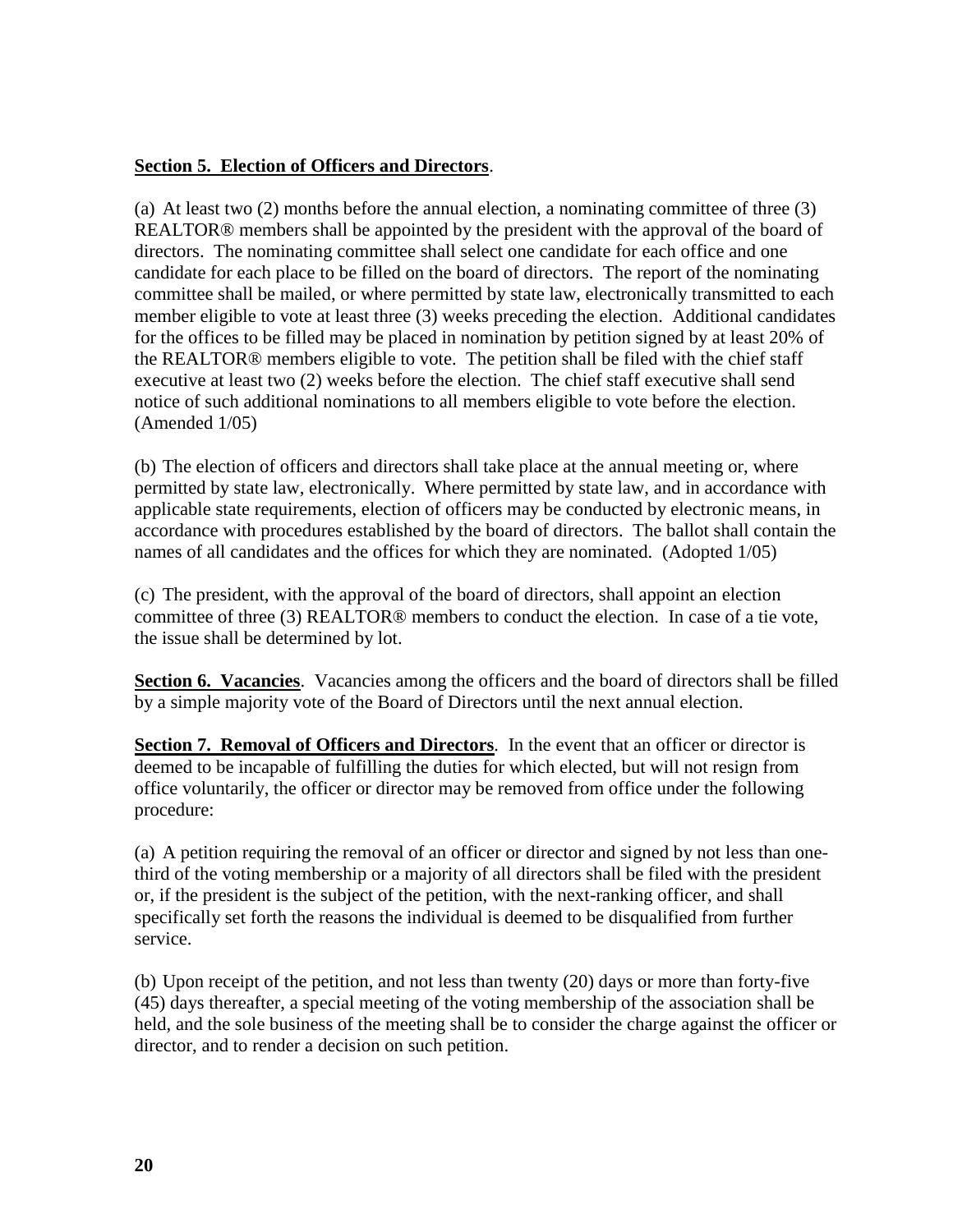(c) The special meeting shall be noticed to all voting members at least ten (l0) days prior to the meeting, and shall be conducted by the president of the association unless the president's continued service in office is being considered at the meeting. In such case, the next-ranking officer will conduct the meeting of the hearing by the members. Provided a quorum is present, a three-fourths vote of members present and voting shall be required for removal from office.

**Section 8. Chief Staff Executive.** There shall be a chief staff executive, appointed by the board of directors, who shall be the chief administrative officer of the association. The chief staff executive shall have the authority to hire, supervise, evaluate and terminate other staff, if any, and shall perform such other duties as prescribed by the board of directors. (Adopted 1/05)

# **ARTICLE XII - MEETINGS**

**Section I. Annual Meetings.** The annual meeting of the association shall be held during November of each year, the date, place, and hour to be designated by the board of directors. (Amended 1/05)

**Section 2. Meetings of Directors**. The board of directors shall designate a regular time and place of meetings. Absence from three (3) regular meetings without an excuse deemed valid by the board of directors shall be construed as resignation. A quorum for the transaction of business shall be a majority of the board of directors, except as may otherwise be required by state law. (Amended 05/13)

**Section 3. Other Meetings**. Meetings of the members may be held at other times as the president or the board of directors may determine, or upon the written request of at least 10% of the members eligible to vote.

**Section 4. Notice of Meetings**. Written notice shall be given to every member entitled to participate in the meeting at least one (l) week preceding all meetings. If a special meeting is called, it shall be accompanied by a statement of the purpose of the meeting.

**Section 5. Quorum for Membership Meetings.** A quorum for the transaction of business at general and/or special meetings of the membership shall consist of one-third of the members eligible to vote, except as may otherwise be required by state law. (Amended 05/13)

**Section 6. Electronic Transaction of Business.** To the fullest extent permitted by law, the board of directors or membership may conduct business by electronic means. (Adopted 1/05)

**Section 7. Action without Meeting.** Unless specifically prohibited by the articles of incorporation, any action required or permitted to be taken at a meeting of the board of directors may be taken without a meeting if a consent in writing, setting forth the action so taken, shall be signed by all of the directors. The consent shall be evidenced by one or more written approvals, each of which sets forth the action taken and bears the signature of one or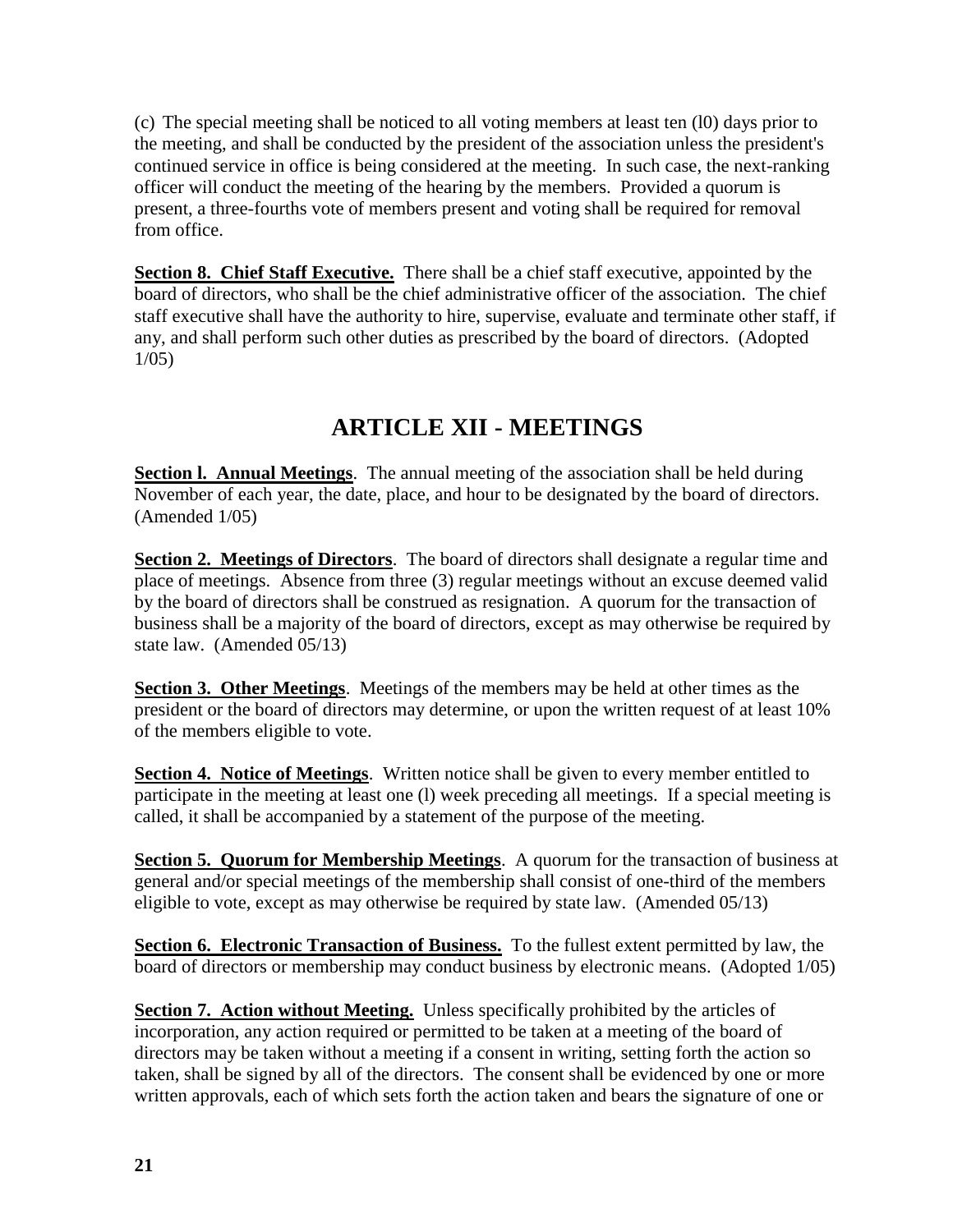more directors. All the approvals evidencing the consent shall be delivered to the chief staff executive to be filed in the corporate records. The action taken shall be effective when all the directors have approved the consent unless the consent specifies a different effective date. (Adopted 1/05)

# **ARTICLE XIII - COMMITTEES**

**Section l. Standing Committees**. The president shall appoint from among the REALTOR® members, subject to confirmation by the board of directors, the following standing committees:

- professional standards
- education
- grievance

**Section 2. Special Committees**. The president shall appoint, subject to confirmation by the board of directors, special committees as deemed necessary.

**Section 3. Organization.** All committees shall be of such size and shall have duties, functions, and powers as assigned by the president or the board of directors except as otherwise provided in these Bylaws.

**Section 4. President**. The president shall be an ex-officio member of all standing committees and shall be notified of their meetings.

**Section 5. Action without Meeting.** Any committee may act by unanimous consent in writing without a meeting. The consent shall be evidenced by one or more written approvals, each of which sets forth the action taken and bears the signature of one or more of the members of the committee. (Amended 1/05)

**Section 6. Attendance by Telephone.** Members of a committee may participate in any meeting through the use of a conference telephone or similar communications equipment by means of which all persons participating in the meeting can hear each other. Such participation shall be at the discretion of the president and shall constitute presence at the meeting. (Adopted 1/05)

### **ARTICLE XIV - FISCAL and ELECTIVE YEAR**

**Section 1**. The fiscal year of the association shall be January 1 to December 31. (Amended 1/05)

**Section 2.** The elective year of the association shall be January 1 to December 31. (Adopted 1/05)